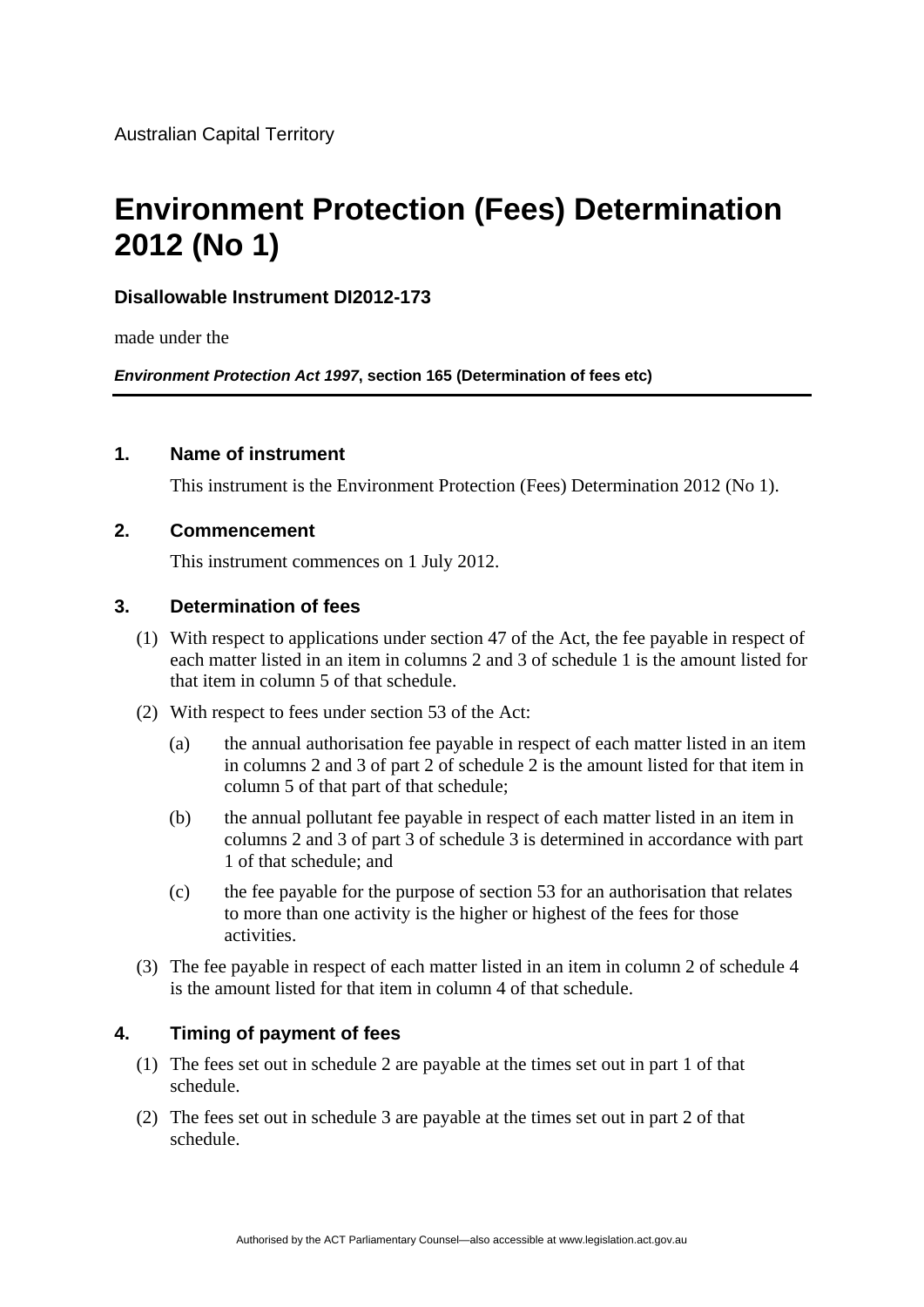#### **5. Payment of fees**

The fees determined in section 4 of this instrument are payable to the Territory by the person requesting the goods or service referred to in that section, or by the person required by the Act to pay the fee.

#### **6. Goods and services tax**

Where applicable, GST inclusive fees are marked with a double asterisk (\*\*).

#### **7. Dictionary**

In this instrument:

*the Act* means the *Environment Protection Act 1997*.

the symbol *>* means more than.

## **8. Revocation**

DI2011–148 notified on the legislation register on 21 June 2011 is revoked.

Simon Corbell MLA Minister for the Environment and Sustainable Development 28 June 2012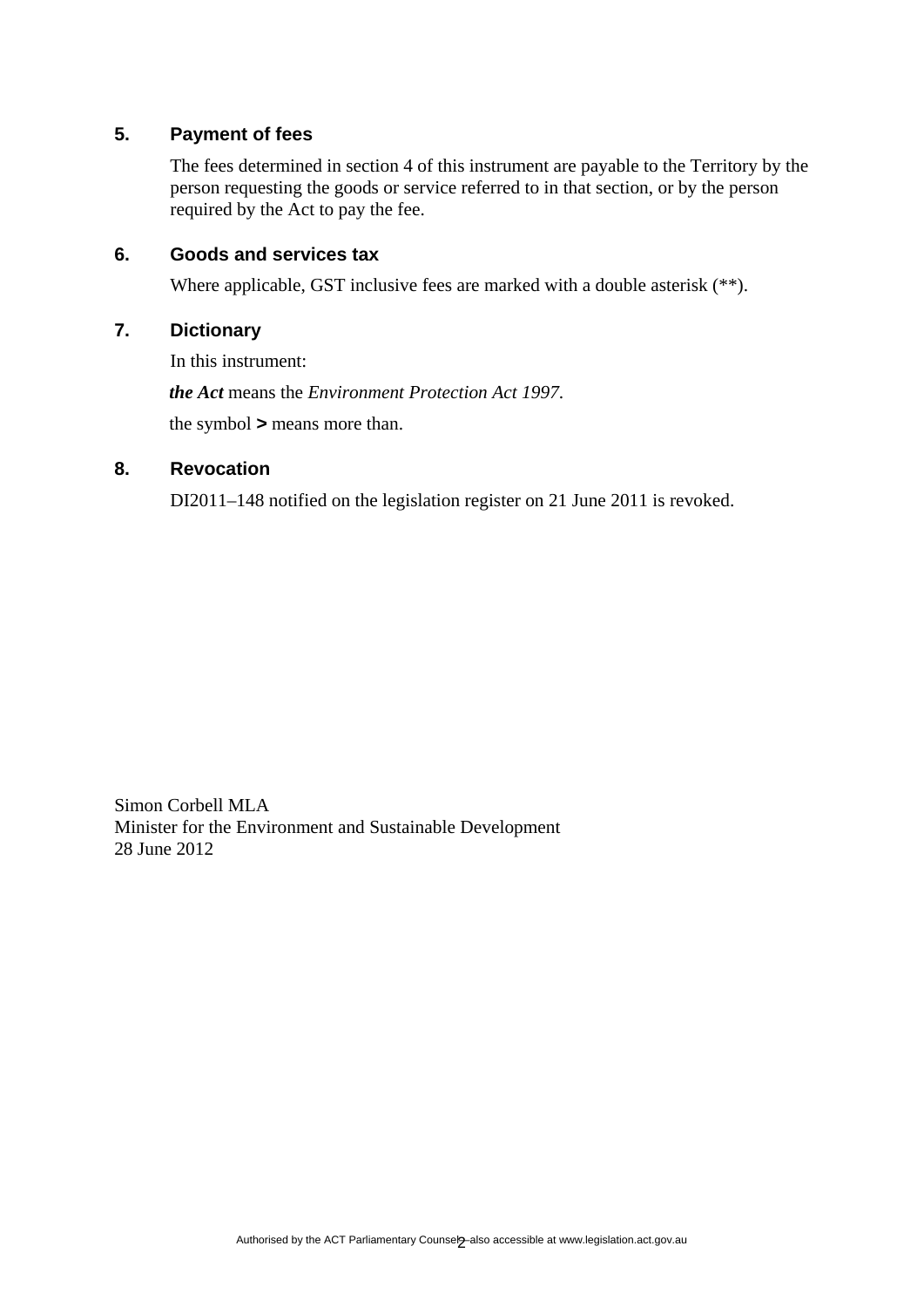## **Schedule 1 – Application Fees**

| column 1                                     | column <sub>2</sub>                                                                                                                                                | column 3                                | column 4                | column 5                |
|----------------------------------------------|--------------------------------------------------------------------------------------------------------------------------------------------------------------------|-----------------------------------------|-------------------------|-------------------------|
| <b>Reference</b><br>to item in<br>schedule 1 | Description of activity for which fee is<br>payable                                                                                                                | Level of<br>activity                    | Fees payable<br>2011-12 | Fees payable<br>2012-13 |
| of the Act                                   |                                                                                                                                                                    |                                         |                         | \$                      |
| 1.2(1)                                       | Extraction of materials from waterways where the<br>amount expected to be extracted is:                                                                            | 0 to 30,000<br>cubic meters<br>per year | 439.33                  | 454.71                  |
| 1.2(1)                                       | Extraction of materials from waterways where the<br>amount expected to be extracted is:                                                                            | >30,000 cubic<br>meters per year        | 1,468.43                | 1,519.83                |
| 1.2(2)                                       | Extraction of materials from land where the<br>equipment is designed to extract:                                                                                   | $>30,000$ tonnes<br>per year            | 1,468.43                | 1,519.83                |
| 1.2(3)                                       | Commercial incineration                                                                                                                                            | All                                     | 2,203.49                | 2,280.61                |
| 1.2(4)                                       | Sterilisation of clinical waste                                                                                                                                    | All                                     | 2,118.02                | 2,192.15                |
| 1.2(5)                                       | Conduct of a crematorium                                                                                                                                           | All                                     | 219.61                  | 227.30                  |
| 1.2(6)                                       | Operation of a commercial landfill                                                                                                                                 | All                                     | 2,203.49                | 2,280.61                |
| 1.2(7)                                       | Acceptance of soil on land                                                                                                                                         | All                                     | 219.61                  | 227.30                  |
| 1.2(8)                                       | Transport of controlled waste                                                                                                                                      | All                                     | 439.33                  | 454.71                  |
| 1.2(9)                                       | Transportation from 1 place in the ACT to another<br>place in the ACT, of 200kg or more of regulated<br>waste or 2t or more of used, rejected or unwanted<br>tyres | All                                     | 439.33                  | 454.71                  |
| 1.2(10)                                      | Sewage treatment – discharge to land or water<br>where the peak load capacity is designed for:                                                                     | 100 to 50,000<br>persons per day        | 439.33                  | 454.71                  |
| 1.2(10)                                      | Sewage treatment – discharge to land or water<br>where the peak load capacity is designed for:                                                                     | >50,000<br>persons per day              | 1,468.43                | 1,519.83                |
| 1.2(11)                                      | Treatment, handling or storage of more than 1,000<br>cubic metres of contaminated soil                                                                             | All                                     | 219.61                  | 227.30                  |
| 1.2(12)                                      | Treatment of more than 10,000 cubic metres of<br>contaminated soil                                                                                                 | All                                     | 219.61                  | 227.30                  |
| 1.2(13)                                      | Milking of animals $-$ the operation of a facility<br>designed to milk:                                                                                            | $>800$ animals<br>per day               | 1,468.43                | 1,519.83                |
| 1.2(14)                                      | Processing of milk or milk products where the<br>facility is designed to process:                                                                                  | >30,000<br>kilolitres per<br>year       | 1,468.43                | 1,519.83                |
| 1.2(15)                                      | Processing of agricultural crops where the facility is<br>designed to process more than:                                                                           | 30,000 tonnes<br>per year               | 1,468.43                | 1,519.83                |
| 1.2(16)                                      | Commercial aquaculture or mariculture                                                                                                                              | All                                     | 439.33                  | 454.71                  |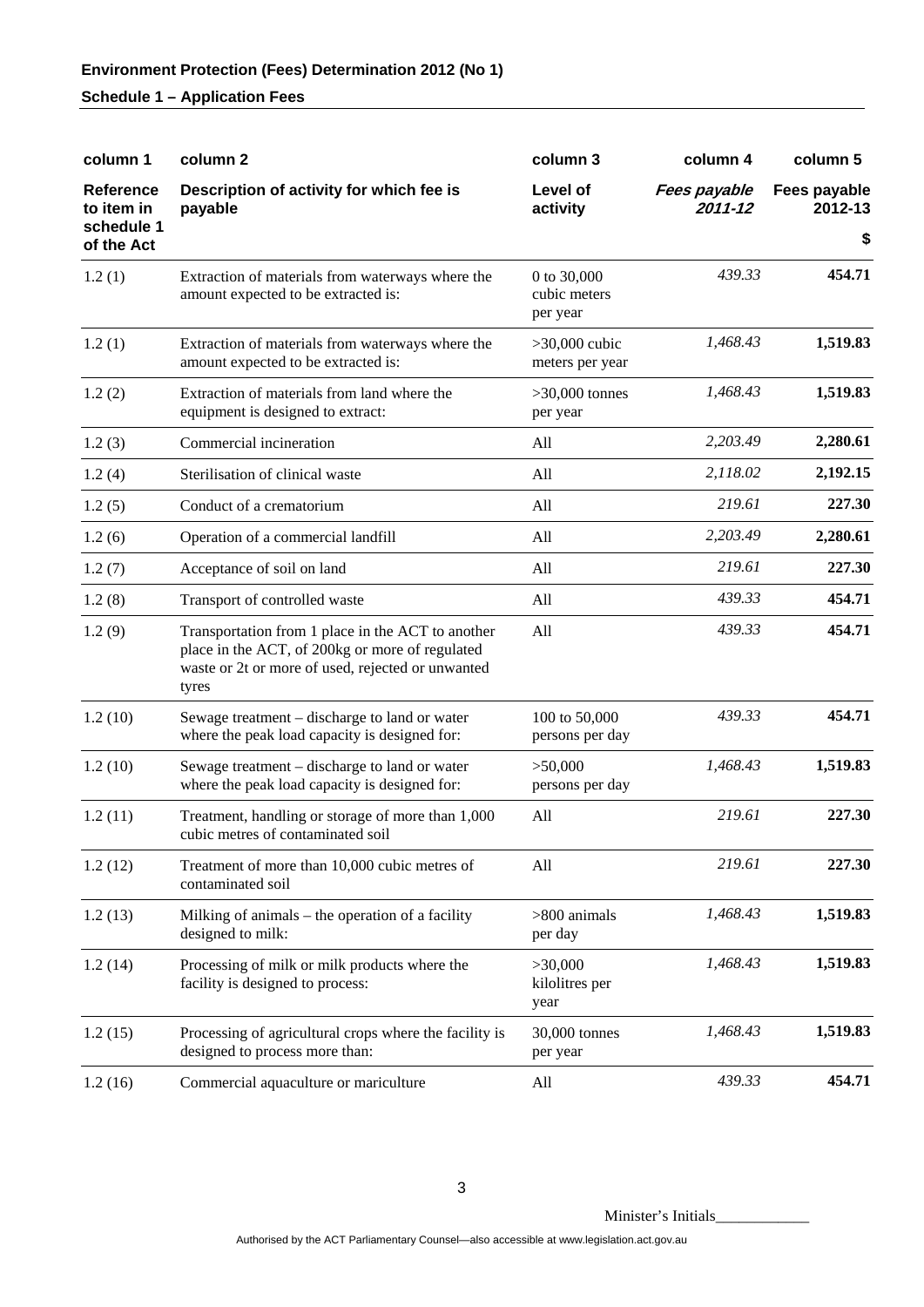## **Schedule 1 – Application Fees**

| column 1                                     | column <sub>2</sub>                                                                                                             | column 3                                            | column 4                | column 5                |
|----------------------------------------------|---------------------------------------------------------------------------------------------------------------------------------|-----------------------------------------------------|-------------------------|-------------------------|
| <b>Reference</b><br>to item in<br>schedule 1 | Description of activity for which fee is<br>payable                                                                             | Level of<br>activity                                | Fees payable<br>2011-12 | Fees payable<br>2012-13 |
| of the Act                                   |                                                                                                                                 |                                                     |                         | \$                      |
| 1.2(17)                                      | Operation of a stock feedlot where the live animal<br>weight designed to be accommodated by the facility<br>at any one time is: | $>200$ to 1,200<br>tonnes                           | \$439.33                | 454.71                  |
| 1.2(17)                                      | Operation of a stock feedlot where the live animal<br>weight designed to be accommodated by the facility<br>at any one time is: | $>1,200$ tonnes                                     | \$1,468.43              | 1,519.83                |
| 1.2(18)                                      | Keeping of poultry where the facility is designed to<br>accommodate live birds weighing:                                        | 180 to 375<br>tonnes                                | \$439.33                | 454.71                  |
| 1.2(18)                                      | Keeping of poultry where the facility is designed to<br>accommodate live birds weighing:                                        | $>375$ tonnes                                       | \$1,468.43              | 1,519.83                |
| 1.2(19)                                      | Operation of a commercial stock yard that sells or<br>exchanges or intends to sell or exchange live<br>animals weighting:       | $>10,000$ tonnes<br>per year                        | \$219.61                | 227.30                  |
| 1.2(20)                                      | Operation of an abattoir where the facility is<br>designed to process live animals weighing:                                    | >3,000<br>kilograms per<br>day                      | \$439.33                | 454.71                  |
| 1.2(21)                                      | Commercial cleaning or carbonisation of wool                                                                                    | All                                                 | \$439.33                | 454.71                  |
| 1.2(22)                                      | Tanning of animal skins or fellmongery activities<br>where the amount expected to be processed is:                              | 0 to 10,000<br>tonnes per year                      | \$439.33                | 454.71                  |
| 1.2(22)                                      | Tanning of animal skins or fellmongery activities<br>where the amount expected to be processed is:                              | $>10,000$ tonnes<br>per year                        | \$1,468.43              | 1,519.83                |
| 1.2(23)                                      | Outdoor concert activities where the venue has the<br>capacity to hold more than 2,000 people                                   | All                                                 | \$219.61                | 227.30                  |
| 1.2(24)                                      | Management of a concert venue that has the capacity<br>to hold more than 2,000 people                                           | <b>Exhibition Park</b><br>in Canberra               | \$733.44                | 759.11                  |
| 1.2(24)                                      | Management of a concert venue that has the capacity<br>to hold more than 2,000 people                                           | Other than<br><b>Exhibition Park</b><br>in Canberra | \$219.61                | 227.30                  |
| 1.2(25)                                      | Electricity generation where the generating capacity<br>of the plant is:                                                        | 0 to 450<br>gigawatts per<br>hour                   | \$733.44                | 759.11                  |
| 1.2(25)                                      | Electricity generation where the generating capacity<br>of the plant is:                                                        | >450 gigawatts<br>per hour                          | \$2,203.49              | 2,280.61                |
| 1.2(26)                                      | Motor racing events                                                                                                             | All                                                 | \$219.61                | 227.30                  |
| 1.2(27)                                      | Management of a motor racing venue                                                                                              | All                                                 | \$219.61                | 227.30                  |
| 1.2(28)                                      | Lighting, using or maintaining a fire in the open air<br>for the purpose of burning plant matter                                | All                                                 | \$219.61                | 227.30                  |

Minister's Initials\_\_\_\_\_\_\_\_\_\_\_\_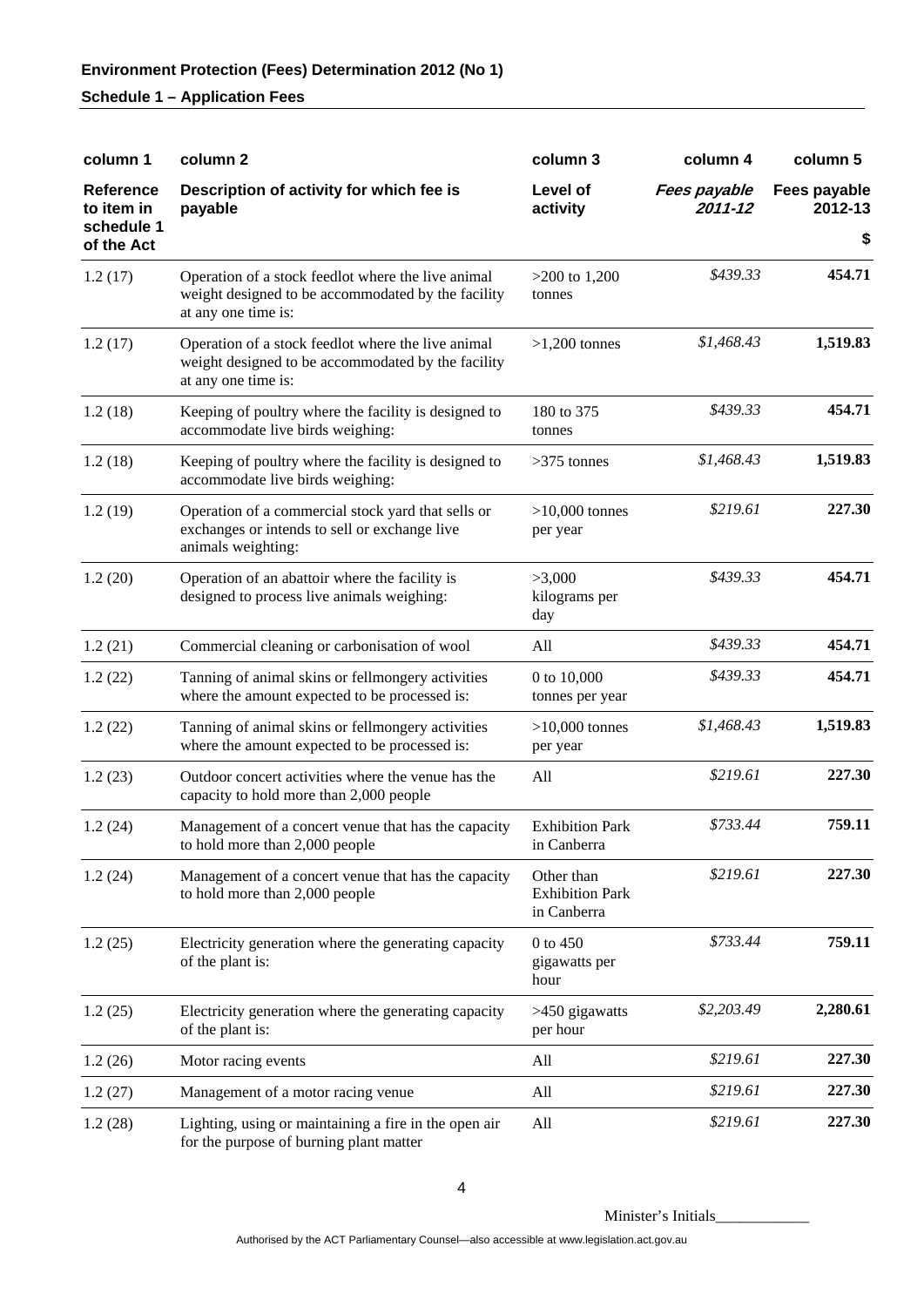| column 1                                     | column <sub>2</sub>                                                                                  | column 3                                                                            | column 4                       | column 5                |
|----------------------------------------------|------------------------------------------------------------------------------------------------------|-------------------------------------------------------------------------------------|--------------------------------|-------------------------|
| <b>Reference</b><br>to item in<br>schedule 1 | Description of activity for which fee is<br>payable                                                  | Level of<br>activity                                                                | <b>Fees payable</b><br>2011-12 | Fees payable<br>2012-13 |
| of the Act                                   |                                                                                                      |                                                                                     |                                | \$                      |
| 1.2(29)                                      | Commercial use of chemical products                                                                  | All                                                                                 | \$219.61                       | 227.30                  |
| 1.2(30)                                      | Storage of petroleum products - where the facility is<br>designed to store:                          | 50 to 500 cubic<br>metres                                                           | \$1,063.89                     | 1,101.13                |
| 1.2(30)                                      | Storage of petroleum products - where the facility is<br>designed to store:                          | $>500$ cubic<br>metres                                                              | \$2,203.49                     | 2,280.61                |
| 1.2(31)                                      | Production of petroleum products                                                                     | All                                                                                 | \$2,203.49                     | 2,280.61                |
| 1.2(32)                                      | Waste oil recovery where the amount expected to be<br>processed is:                                  | 20 to 1,000<br>tonnes per year                                                      | \$439.33                       | 454.71                  |
| 1.2(32)                                      | Waste oil recovery where the amount expected to be<br>processed is:                                  | $>1,000$ tonnes<br>per year                                                         | \$1,468.43                     | 1,519.83                |
| 1.2(33)                                      | Helicopter facilities                                                                                | All                                                                                 | \$439.33                       | 454.71                  |
| 1.2(34)                                      | Logging operations – where the operation logs or<br>intends to log:                                  | $>5,000$ tonnes<br>per year                                                         | \$1,468.43                     | 1,519.83                |
| 1.2(35)                                      | Commercial production of alcoholic beverages<br>where the facility is designed to produce:           | 100 to 21,000<br>kilolitres per<br>year                                             | \$439.33                       | 454.71                  |
| 1.2(35)                                      | Commercial production of alcoholic beverages<br>where the facility is designed to produce:           | >21,000<br>kilolitres per<br>year                                                   | \$1,468.43                     | 1,519.83                |
| 1.2(36)                                      | Application to land of biosolid products where the<br>amount expected to be applied is:              | $>500$ to 3,000<br>tonnes per year                                                  | \$439.33                       | 454.71                  |
| 1.2(36)                                      | Application to land of biosolid products where the<br>amount expected to be applied is:              | $>3,000$ tonnes<br>per year                                                         | \$1,468.43                     | 1,519.83                |
| 1.2(37)                                      | Composting activities where the amount of material<br>expected to be received for composting is:     | $>200$ tonnes of<br>animal waste or<br>$>5000$ tonnes<br>of plant waste<br>per year | \$1,468.43                     | 1,519.83                |
| 1.2(38)                                      | Wood or timber chipping, pulping or milling where<br>the facility is designed to process or produce: | $>30,000$ cubic<br>metres per year                                                  | \$1,468.43                     | 1,519.83                |
| 1.2(39)                                      | Manufacture of things in furnaces or kilns - where<br>the facility is designed to produce:           | $>10,000$ tonnes<br>per year                                                        | \$1,468.43                     | 1,519.83                |
| 1.2(40)                                      | Commercial preservation of wood where the facility<br>is designed to process:                        | $>10,000$ cubic<br>metres per year                                                  | \$1,468.43                     | 1,519.83                |
| 1.2(41)                                      | Production of concrete or concrete products where<br>the facility is designed to produce:            | 7,000 to 13,000<br>cubic metres<br>per year                                         | \$439.33                       | 454.71                  |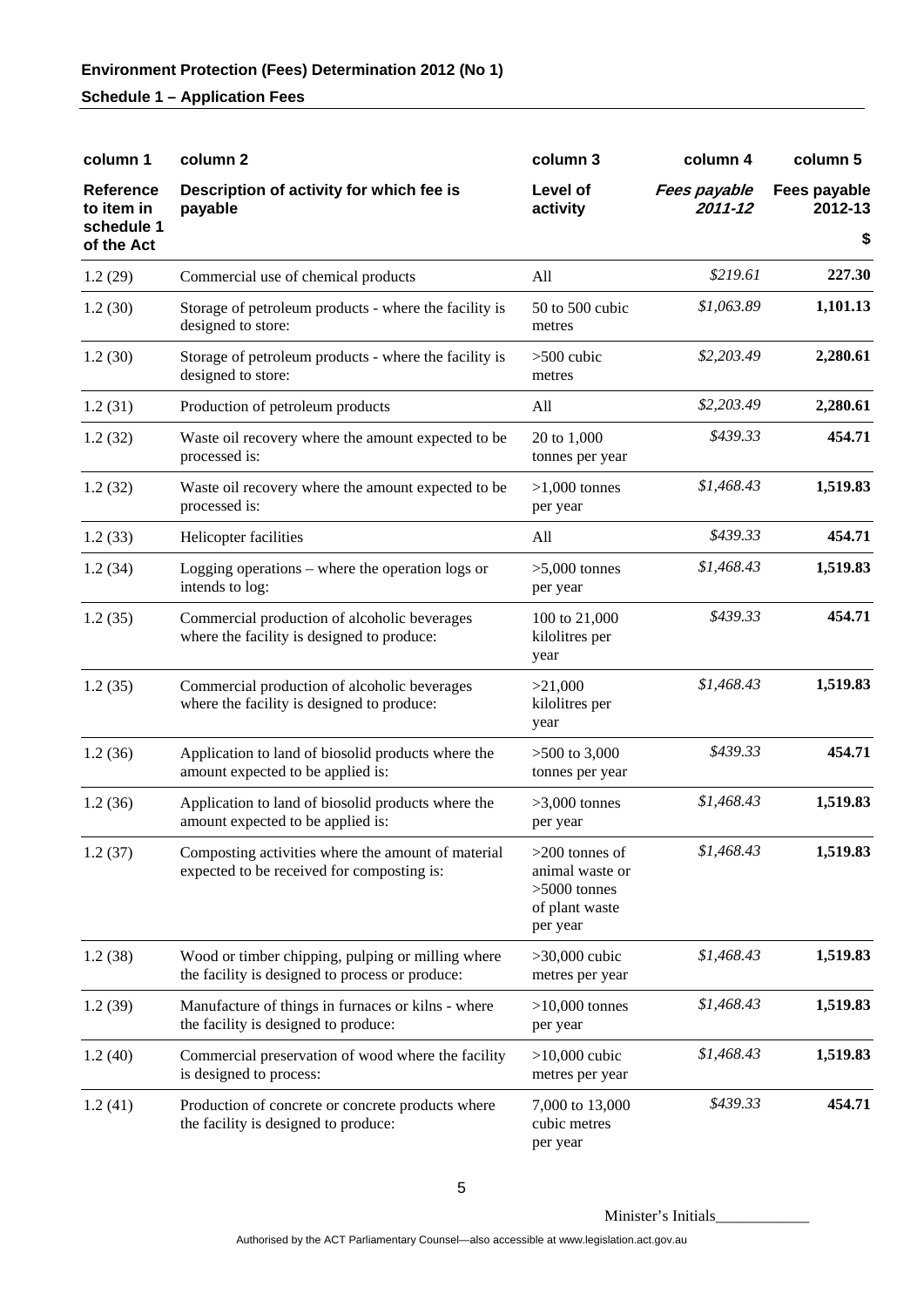#### **Schedule 1 – Application Fees**

| column 1                              | column 2                                                                                                  | column 3                                                           | column 4                | column 5                |
|---------------------------------------|-----------------------------------------------------------------------------------------------------------|--------------------------------------------------------------------|-------------------------|-------------------------|
| Reference<br>to item in<br>schedule 1 | Description of activity for which fee is<br>payable                                                       | Level of<br>activity                                               | Fees payable<br>2011-12 | Fees payable<br>2012-13 |
| of the Act                            |                                                                                                           |                                                                    |                         | \$                      |
| 1.2(41)                               | Production of concrete or concrete products where<br>the facility is designed to produce:                 | $>13,000$ cubic<br>metres per year                                 | \$1,468.43              | 1,519.83                |
| 1.2(42)                               | Production of bituminous road building materials<br>where the facility is designed to produce:            | $>30,000$ tonnes<br>per year                                       | \$1,468.43              | 1,519.83                |
| 1.2(43)                               | Crushing, grinding or separating of materials where<br>the facility is designed to produce:               | $10,000$ to<br>30,000 tonnes<br>per year                           | \$439.33                | 454.71                  |
| 1.2(43)                               | Crushing, grinding or separating of materials where<br>the facility is designed to produce:               | $>30,000$ tonnes<br>per year                                       | \$1,468.43              | 1,519.83                |
| 1.2(44)                               | The sale or supply in the Territory of firewood to the<br>person who intends to use it                    | All                                                                | \$219.61                | 227.30                  |
| 1.2(45)                               | Sale or supply in the Territory of firewood to a<br>person other than to the person who intends to use it | All                                                                | \$219.61                | 227.30                  |
| 1.2(46)                               | Preparation for sale or supply of firewood in the<br>Territory                                            | All                                                                | \$219.61                | 227.30                  |
| 1.2(47)                               | The operation of a firearm shooting range                                                                 | All                                                                | \$219.61                | 227.30                  |
| 1.3(1)                                | Manufacture of things in furnaces or kilns - where<br>the facility is designed to produce                 | more than 100<br>tonnes and less<br>than 10,000<br>tonnes per year | \$219.61                | 227.30                  |
| 1.3(2)                                | Commercial preservation of wood where the facility<br>is designed to process                              | less than<br>10,000 cubic<br>metres per year                       | \$219.61                | 227.30                  |
| 1.3(3)                                | Forestry activities                                                                                       | All                                                                | \$2,203.49              | 2,280.61                |
| 1.3(4)                                | Major land development or construction activities<br>on a site of 0.3 hectares or greater                 | All                                                                | \$219.61                | 227.30                  |
| 1.3(5)                                | Management of municipal services maintenance on<br>unleased land                                          | All                                                                | \$2,203.49              | 2,280.61                |
| 1.3(6)                                | Wastewater recycling activities                                                                           | All                                                                | \$219.61                | 227.30                  |
| 1.3(7)                                | Commercial collection of waste from commercial<br>premises                                                | All                                                                | \$219.61                | 227.30                  |

*Note* The fees set out in column 4 are for comparison purposes only.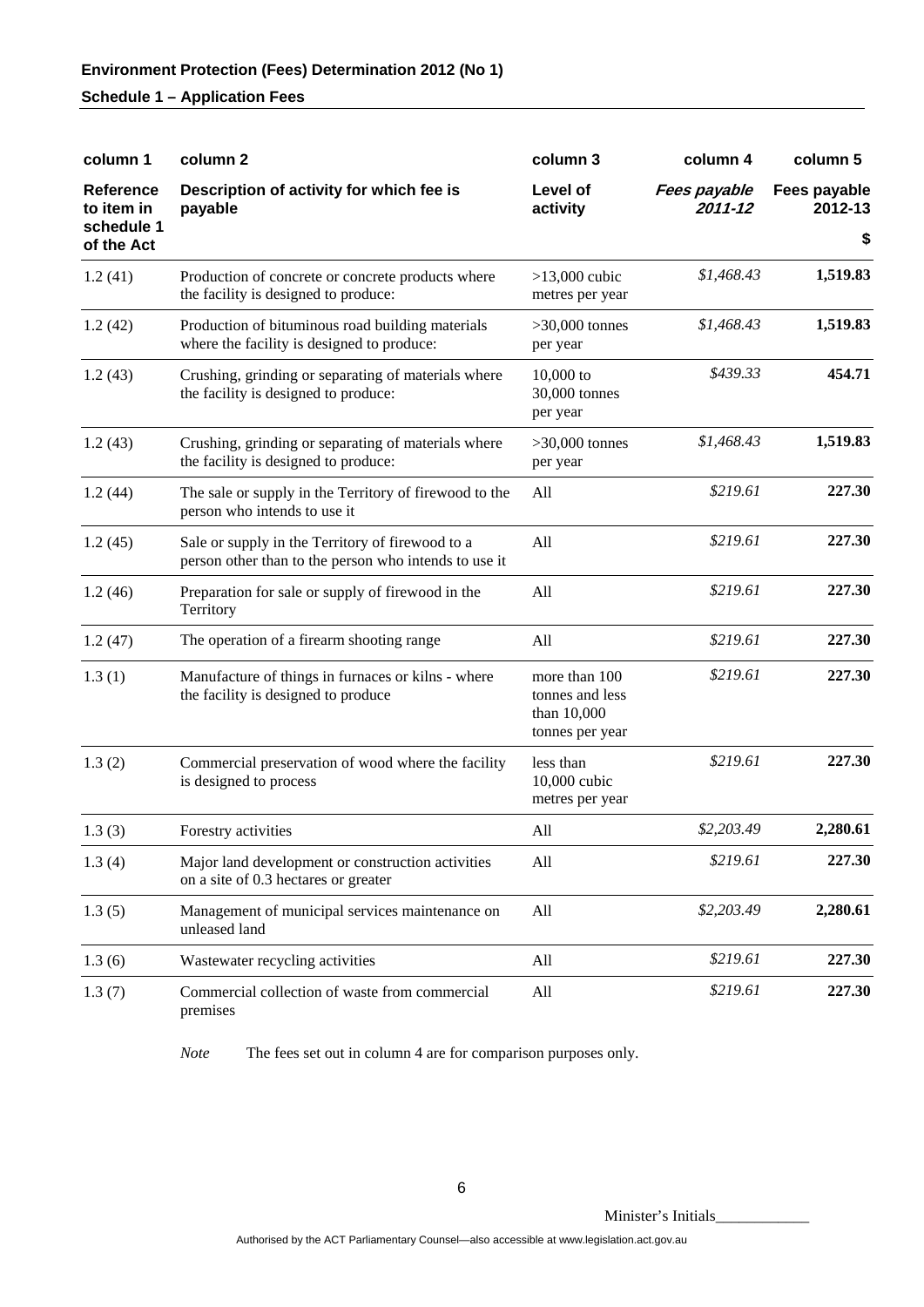#### **Part 1 – Annual Authorisation Fees – timing of payments**

- 1. (a) The annual fee payable for the purposes of an activity described in item 10 of Table 1.2 of Schedule 1 of the Act is payable in four instalments of three months each.
	- (b) The commencement date for the instalments is the day after the date of effect or anniversary of effect of the authorisation. The commencement date for the second, third and fourth instalments each year is three months, six months and nine months respectively after the commencement date for the first instalment for that year.
	- (c) The instalment finish date is the day after the day three months from the instalment commencement date.
	- (d) Each instalment payment is payable within 60 days after the instalment finish date.
- 2. The fee payable for any other activity set out in part 2 of this schedule is payable within 30 days after the date of effect or anniversary of effect of the relevant authorisation for that activity.

| column 1                                 | column 2                                                                          | column 3                                   | column 4                | column 5                       |
|------------------------------------------|-----------------------------------------------------------------------------------|--------------------------------------------|-------------------------|--------------------------------|
| <b>Referenc</b><br>e to item             | Description of activity for which fee is<br>payable                               | Level of activity                          | Fees payable<br>2011-12 | <b>Fees payable</b><br>2012-13 |
| <b>in</b><br>schedule<br>1 of the<br>Act |                                                                                   |                                            |                         | \$                             |
| 1.2(1)                                   | Extraction of materials from waterways where the<br>amount extracted per year is: | 0 to 30,000 cubic<br>metres                | \$664.78                | 688.04                         |
| 1.2(1)                                   | Extraction of materials from waterways where the<br>amount extracted per year is: | $>30,000$ to 50,000<br>cubic metres        | \$1,994.86              | 2,064.68                       |
| 1.2(1)                                   | Extraction of materials from waterways where the<br>amount extracted per year is: | $>50,000$ to<br>100,000 cubic<br>metres    | \$6,650.06              | 6,882.81                       |
| 1.2(1)                                   | Extraction of materials from waterways where the<br>amount extracted per year is: | $>100,000$ to<br>500,000 cubic<br>metres   | \$17,955.43             | 18,583.87                      |
| 1.2(1)                                   | Extraction of materials from waterways where the<br>amount extracted per year is: | $>500,000$ to<br>2,000,000 cubic<br>metres | \$44,556.53             | 46,116.01                      |
| 1.2(1)                                   | Extraction of materials from waterways where the<br>amount extracted per year is: | $>2,000,000$ cubic<br>metres               | \$79,802.84             | 82,595.94                      |
| 1.2(2)                                   | Extraction of materials from land where the amount<br>extracted is:               | 0 to 30,000 tonnes<br>per year             | \$664.78                | 688.04                         |
| 1.2(2)                                   | Extraction of materials from land where the amount<br>extracted is:               | $>30,000$ to 50,000<br>tonnes per year     | \$1,994.86              | 2,064.68                       |
| 1.2(2)                                   | Extraction of materials from land where the amount<br>extracted is:               | $>50,000$ to<br>100,000 tonnes<br>per year | \$6,650.06              | 6,882.81                       |

**Part 2 – Annual Authorisation Fees payable for activities**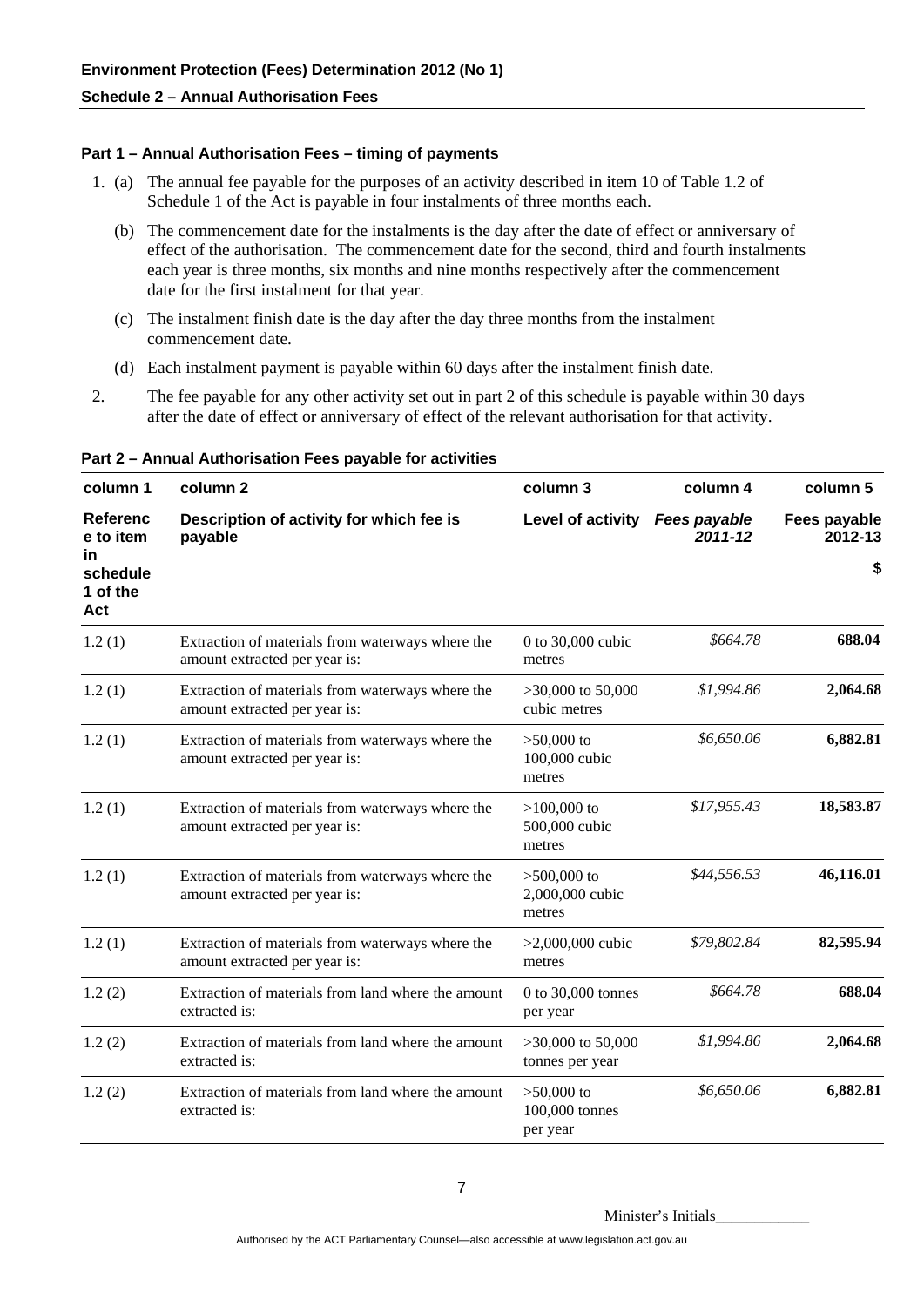| column 1                            | column <sub>2</sub>                                                                                    | column 3                                      | column 4                | column 5                |
|-------------------------------------|--------------------------------------------------------------------------------------------------------|-----------------------------------------------|-------------------------|-------------------------|
| <b>Referenc</b><br>e to item<br>in. | Description of activity for which fee is<br>payable                                                    | Level of activity                             | Fees payable<br>2011-12 | Fees payable<br>2012-13 |
| schedule<br>1 of the<br>Act         |                                                                                                        |                                               |                         | \$                      |
| 1.2(2)                              | Extraction of materials from land where the amount<br>extracted is:                                    | $>100,000$ to<br>500,000 tonnes<br>per year   | \$17,955.43             | 18,583.87               |
| 1.2(2)                              | Extraction of materials from land where the amount<br>extracted is:                                    | $>500,000$ to<br>2,000,000 tonnes<br>per year | \$44,556.53             | 46,116.01               |
| 1.2(2)                              | Extraction of materials from land where the amount<br>extracted is:                                    | $>2,000,000$ tonnes<br>per year               | \$79,802.84             | 82,595.94               |
| 1.2(3)                              | Commercial incineration of cytotoxic, clinical or<br>quarantine waste where the amount incinerated is: | $0$ to $1,000$ tonnes<br>per year             | \$3,324.95              | 3,441.32                |
| 1.2(3)                              | Commercial incineration of cytotoxic, clinical or<br>quarantine waste where the amount incinerated is: | $>1,000$ tonnes per<br>year                   | \$8,645.09              | 8,947.67                |
| 1.2(3)                              | Commercial incineration of municipal waste                                                             | All                                           | \$8,645.09              | 8,947.67                |
| 1.2(4)                              | Sterilisation of clinical waste                                                                        | All                                           | \$4,162.35              | 4,308.03                |
| 1.2(5)                              | Conduct of a crematorium                                                                               | All                                           | \$219.61                | 227.30                  |
| 1.2(6)                              | Operation of a commercial landfill where the<br>amount of waste received is:                           | $>5,000$ to $20,000$<br>tonnes per year       | \$3,723.82              | 3,854.15                |
| 1.2(6)                              | Operation of a commercial landfill where the<br>amount of waste received is:                           | $>20,000$ to<br>100,000 tonnes<br>per year    | \$4,787.94              | 4,955.52                |
| 1.2(6)                              | Operation of a commercial landfill where the<br>amount of waste received is:                           | $>100,000$ tonnes<br>per year                 | \$5,852.07              | 6,056.89                |
| 1.2(7)                              | Acceptance of soil on land                                                                             | All                                           | \$219.62                | 227.30                  |
| 1.2(8)                              | Transport of controlled waste where the number of<br>vehicles authorised to transport waste is:        | $0$ to $3$                                    | \$531.92                | 550.54                  |
| 1.2(8)                              | Transport of controlled waste where the number of<br>vehicles authorised to transport waste is:        | $>3$ to 7                                     | \$1,063.89              | 1,101.13                |
| 1.2(8)                              | Transport of controlled waste where the number of<br>vehicles authorised to transport waste is:        | $>7$ to 11                                    | \$1,595.87              | 1,651.72                |
| 1.2(8)                              | Transport of controlled waste where the number of<br>vehicles authorised to transport waste is:        | >11                                           | \$2,128.54              | 2,203.04                |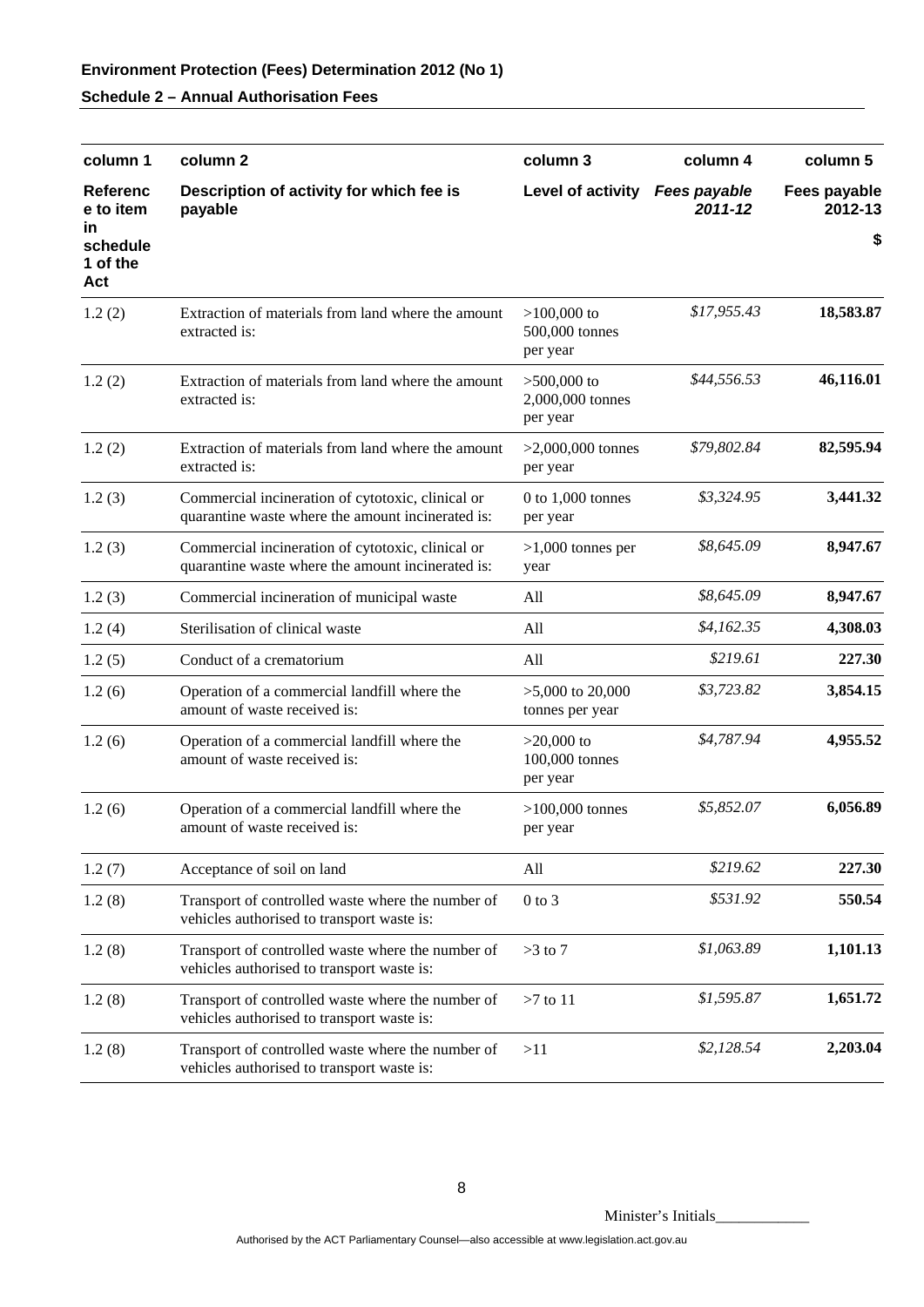| column 1                           | column <sub>2</sub>                                                                                                                                                | column 3                                      | column 4                       | column 5                |
|------------------------------------|--------------------------------------------------------------------------------------------------------------------------------------------------------------------|-----------------------------------------------|--------------------------------|-------------------------|
| <b>Referenc</b><br>e to item<br>in | Description of activity for which fee is<br>payable                                                                                                                | Level of activity                             | <b>Fees payable</b><br>2011-12 | Fees payable<br>2012-13 |
| schedule<br>1 of the<br>Act        |                                                                                                                                                                    |                                               |                                | \$                      |
| 1.2(9)                             | Transportation from 1 place in the ACT to another<br>place in the ACT, of 200kg or more of regulated<br>waste or 2t or more of used, rejected or unwanted<br>tyres | All                                           | \$2,128.54                     | 2,203.04                |
| 1.2(10)                            | Sewage treatment where the amount of effluent<br>discharged is:                                                                                                    | 0 to 20 megalitres<br>per year                | \$664.78                       | 688.04                  |
| 1.2(10)                            | Sewage treatment where the amount of effluent<br>discharged is:                                                                                                    | $>20$ to 100<br>megalitres per<br>year        | \$1,063.89                     | 1,101.13                |
| 1.2(10)                            | Sewage treatment where the amount of effluent<br>discharged is:                                                                                                    | $>100$ to 1,000<br>megalitres per<br>year     | \$3,324.95                     | 3,441.32                |
| 1.2(10)                            | Sewage treatment where the amount of effluent<br>discharged is:                                                                                                    | $>1,000$ to 5,000<br>megalitres per<br>year   | \$8,645.09                     | 8,947.67                |
| 1.2(10)                            | Sewage treatment where the amount of effluent<br>discharged is:                                                                                                    | $>5,000$ to 10,000<br>megalitres per<br>year  | \$21,945.55                    | 22,713.65               |
| 1.2(10)                            | Sewage treatment where the amount of effluent<br>discharged is:                                                                                                    | $>10,000$ to 20,000<br>megalitres per<br>year | \$39,901.27                    | 41,297.82               |
| 1.2(10)                            | Sewage treatment where the amount of effluent<br>discharged is:                                                                                                    | $>20,000$ to 30,000<br>megalitres per<br>year | \$55,861.90                    | 57,817.06               |
| 1.2(10)                            | Sewage treatment where the amount of effluent<br>discharged is:                                                                                                    | $>30,000$ to 40,000<br>megalitres per<br>year | \$74,482.57                    | 77,089.46               |
| 1.2(10)                            | Sewage treatment where the amount of effluent<br>discharged is:                                                                                                    | >40,000<br>megalitres per<br>year             | \$352,462.63                   | 364,798.82              |
| 1.2(11)                            | Treatment, handling or storage of more than 1,000<br>cubic metres of contaminated soil                                                                             | All                                           | \$6,650.06                     | 6,882.81                |
| 1.2(12)                            | Treatment of more than 10,000 cubic metres of<br>contaminated soil                                                                                                 | All                                           | \$6,650.06                     | 6,882.81                |
| 1.2(13)                            | Milking of animals where the number of animals<br>milked per day is:                                                                                               | $0$ to $800$                                  | \$664.78                       | 688.04                  |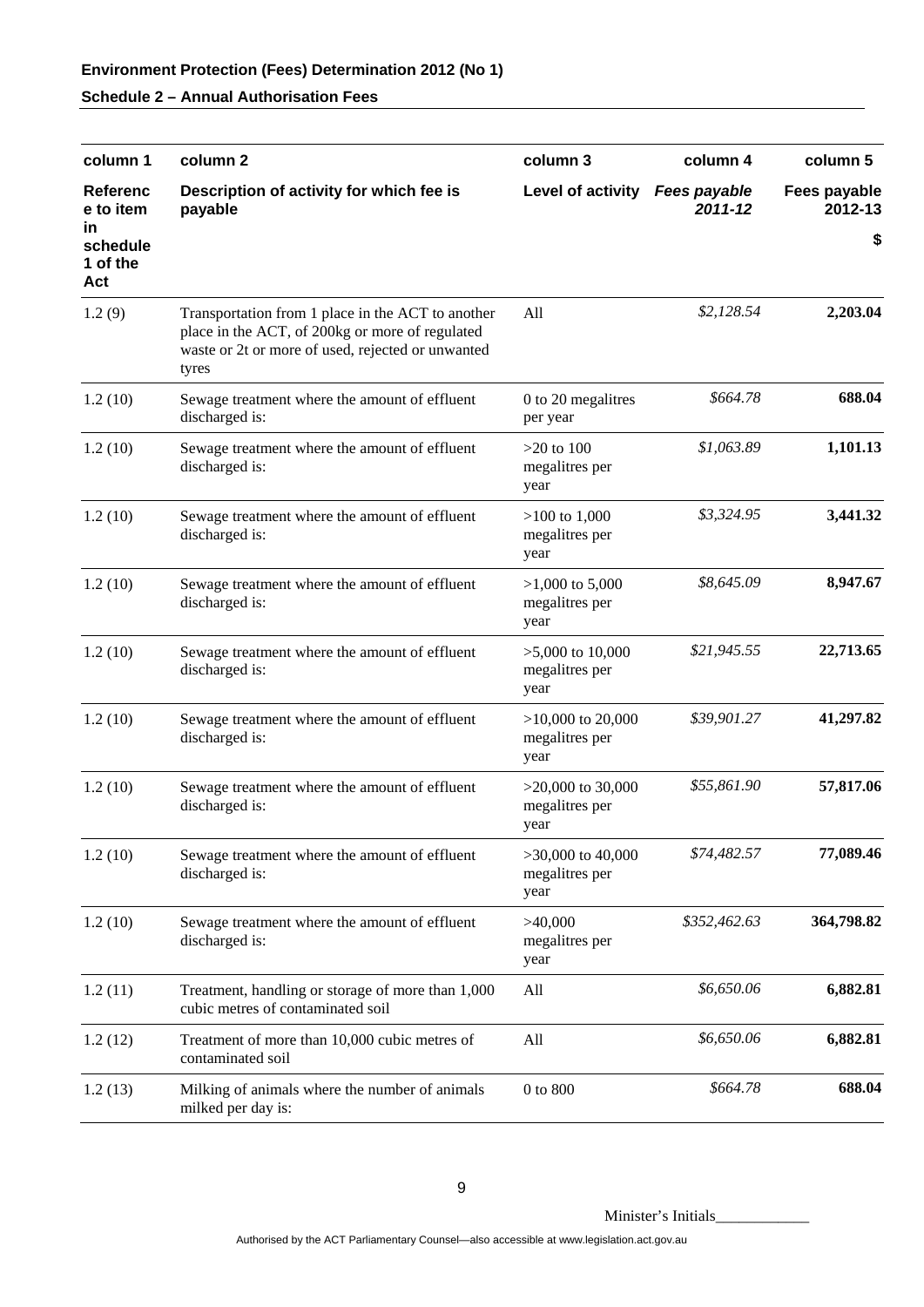| column 1                           | column 2                                                                                                 | column 3                                       | column 4    | column 5                |
|------------------------------------|----------------------------------------------------------------------------------------------------------|------------------------------------------------|-------------|-------------------------|
| <b>Referenc</b><br>e to item<br>in | Description of activity for which fee is<br>payable                                                      | Level of activity Fees payable                 | 2011-12     | Fees payable<br>2012-13 |
| schedule<br>1 of the<br>Act        |                                                                                                          |                                                |             | \$                      |
| 1.2(13)                            | Milking of animals where the number of animals<br>milked per day is:                                     | $>800$ to 1,600                                | \$1,994.86  | 2,064.68                |
| 1.2(13)                            | Milking of animals where the number of animals<br>milked per day is:                                     | >1,600                                         | \$6,650.06  | 6,882.81                |
| 1.2(14)                            | Processing of milk or milk products where the<br>amount processed is:                                    | 0 to 30,000<br>kilolitres per year             | \$664.78    | 688.04                  |
| 1.2(14)                            | Processing of milk or milk products where the<br>amount processed is:                                    | $>30,000$ to<br>100,000 kilolitres<br>per year | \$1,994.86  | 2,064.68                |
| 1.2(14)                            | Processing of milk or milk products where the<br>amount processed is:                                    | >100,000<br>kilolitres per year                | \$6,650.06  | 6,882.81                |
| 1.2(15)                            | Processing of agricultural crops where the amount<br>processed is:                                       | 0 to 30,000 tonnes<br>per year                 | \$664.78    | 688.04                  |
| 1.2(15)                            | Processing of agricultural crops where the amount<br>processed is:                                       | $>30,000$ to<br>100,000 tonnes<br>per year     | \$1,994.86  | 2,064.68                |
| 1.2(15)                            | Processing of agricultural crops where the amount<br>processed is:                                       | $>100,000$ to<br>250,000 tonnes<br>per year    | \$6,650.06  | 6,882.81                |
| 1.2(15)                            | Processing of agricultural crops where the amount<br>processed is:                                       | $>250,000$ tonnes<br>per year                  | \$17,955.43 | 18,583.87               |
| 1.2(16)                            | Commercial aquaculture where waste is discharged<br>to a waterway and the surface area of water used is: | 0 to 2 hectares                                | \$664.78    | 688.04                  |
| 1.2(16)                            | Commercial aquaculture where waste is discharged<br>to a waterway and the surface area of water used is: | $>2$ to 10 hectares                            | \$1,994.86  | 2,064.68                |
| 1.2(16)                            | Commercial aquaculture where waste is discharged<br>to a waterway and the surface area of water used is: | $>10$ hectares                                 | \$6,650.06  | 6,882.81                |
| 1.2(16)                            | Commercial aquaculture where waste is not<br>discharged to a waterway                                    | All                                            | \$219.61    | 227.30                  |
| 1.2(17)                            | Operation of a stock feedlot where the live animal<br>weight accommodated is:                            | $0$ to $200$ tonnes                            | \$219.61    | 227.30                  |
| 1.2(17)                            | Operation of a stock feedlot where the live animal<br>weight accommodated is:                            | $>200$ to 500<br>tonnes                        | \$664.78    | 688.04                  |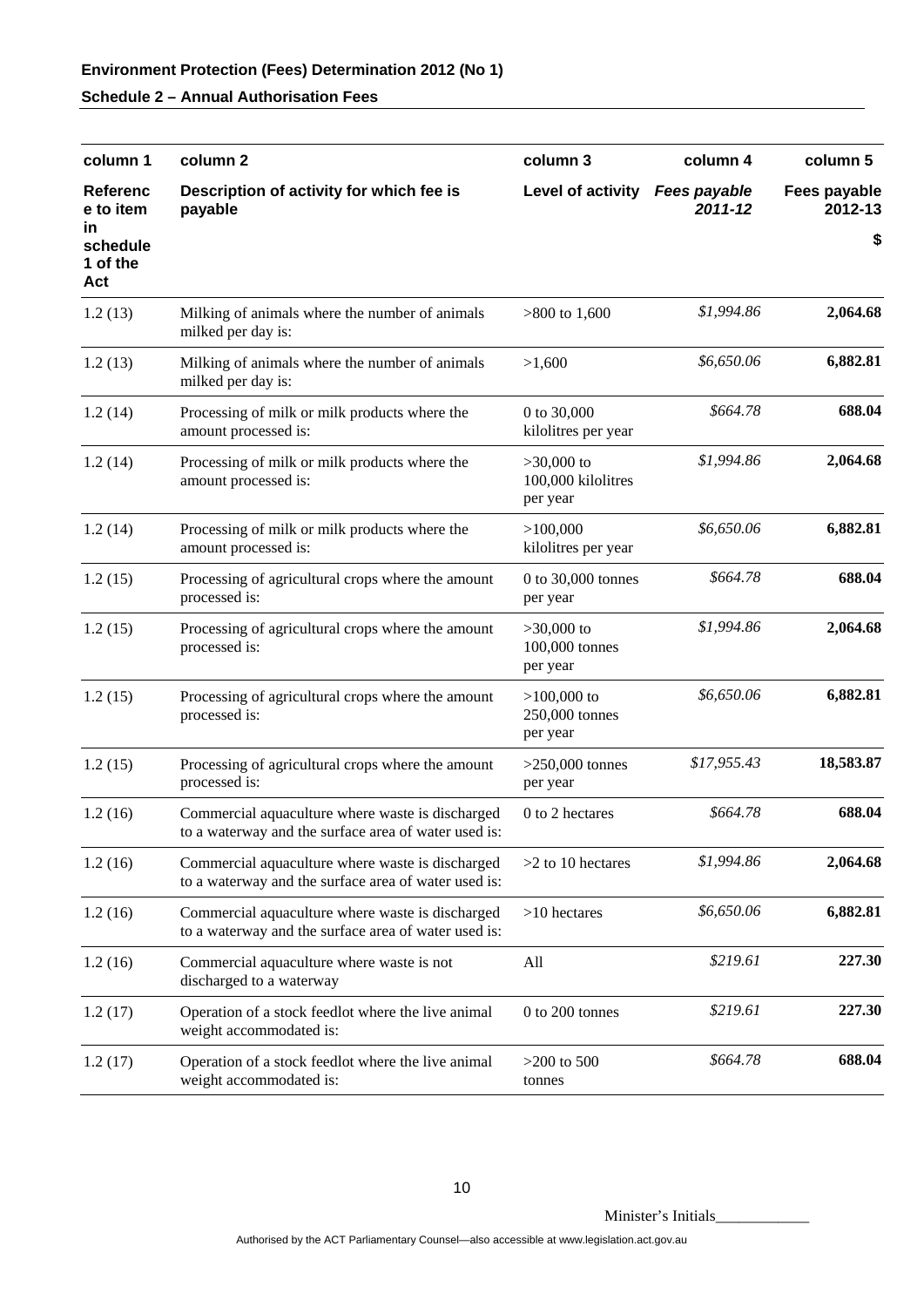| column 1                           | column <sub>2</sub>                                                                            | column 3                                         | column 4                       | column 5                |
|------------------------------------|------------------------------------------------------------------------------------------------|--------------------------------------------------|--------------------------------|-------------------------|
| <b>Referenc</b><br>e to item<br>in | Description of activity for which fee is<br>payable                                            | Level of activity                                | <b>Fees payable</b><br>2011-12 | Fees payable<br>2012-13 |
| schedule<br>1 of the<br>Act        |                                                                                                |                                                  |                                | \$                      |
| 1.2(17)                            | Operation of a stock feedlot where the live animal<br>weight accommodated is:                  | $>500$ to 2,500<br>tonnes                        | \$1,994.86                     | 2,064.68                |
| 1.2(17)                            | Operation of a stock feedlot where the live animal<br>weight accommodated is:                  | $>2,500$ tonnes                                  | \$6,650.06                     | 6,882.81                |
| 1.2(18)                            | Keeping of poultry where the live animal weight of<br>birds accommodated is:                   | 0 to 180 tonnes                                  | \$219.61                       | 227.30                  |
| 1.2(18)                            | Keeping of poultry where the live animal weight of<br>birds accommodated is:                   | $>180$ to 375<br>tonnes                          | \$664.78                       | 688.04                  |
| 1.2(18)                            | Keeping of poultry where the live animal weight of<br>birds accommodated is:                   | $>375$ to 1,000<br>tonnes                        | \$1,994.86                     | 2,064.68                |
| 1.2(18)                            | Keeping of poultry where the live animal weight of<br>birds accommodated is:                   | $>1,000$ tonnes                                  | \$6,650.06                     | 6,882.81                |
| 1.2(19)                            | Operation of a commercial stock saleyard where the<br>live animal weight sold or exchanged is: | $0$ to $10,000$ tonnes<br>per year               | \$219.61                       | 227.30                  |
| 1.2(19)                            | Operation of a commercial stock saleyard where the<br>live animal weight sold or exchanged is: | $>10,000$ to 25,000<br>tonnes per year           | \$664.78                       | 688.04                  |
| 1.2(19)                            | Operation of a commercial stock saleyard where the<br>live animal weight sold or exchanged is: | $>25,000$ tonnes to<br>60,000 tonnes per<br>year | \$1,994.86                     | 2,064.68                |
| 1.2(19)                            | Operation of a commercial stock saleyard where the<br>live animal weight sold or exchanged is: | $>60,000$ tonnes<br>per year                     | \$6,650.06                     | 6,882.81                |
| 1.2(20)                            | Operation of an abattoir where the live animal<br>weight processed is:                         | 0 to 30,000 tonnes<br>per year                   | \$664.78                       | 688.04                  |
| 1.2(20)                            | Operation of an abattoir where the live animal<br>weight processed is:                         | $>30,000$ tonnes<br>per year                     | \$1,994.86                     | 2,064.68                |
| 1.2(21)                            | Commercial cleaning or carbonisation of wool                                                   | All                                              | \$664.78                       | 688.04                  |
| 1.2(22)                            | Tanning of animal skins or fellmongery activities<br>where the amount processed is:            | 0 to 10,000 tonnes<br>per year                   | \$664.78                       | 688.04                  |
| 1.2(22)                            | Tanning of animal skins or fellmongery activities<br>where the amount processed is:            | $>10,000$ tonnes<br>per year                     | \$1,994.86                     | 2,064.68                |
| 1.2(23)                            | Outdoor concert activities where the venue has the<br>capacity to hold more than 2,000 people  | All                                              | \$219.61                       | 227.30                  |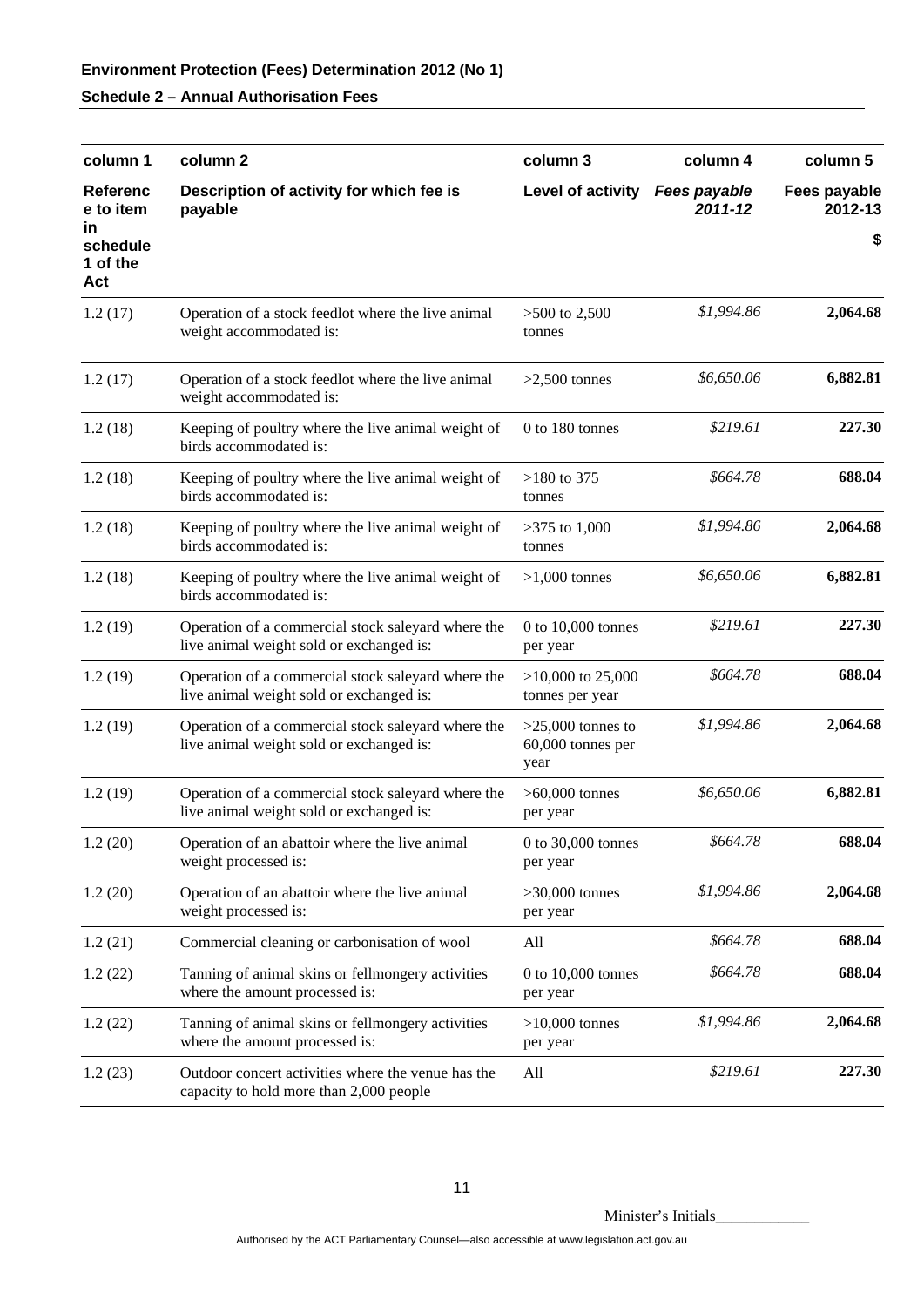| column 1                           | column <sub>2</sub>                                                                                      | column 3                                            | column 4                       | column 5                |
|------------------------------------|----------------------------------------------------------------------------------------------------------|-----------------------------------------------------|--------------------------------|-------------------------|
| <b>Referenc</b><br>e to item<br>in | Description of activity for which fee is<br>payable                                                      | Level of activity                                   | <b>Fees payable</b><br>2011-12 | Fees payable<br>2012-13 |
| schedule<br>1 of the<br>Act        |                                                                                                          |                                                     |                                | \$                      |
| 1.2(24)                            | Management of a concert venue that has the capacity Exhibition Park in<br>to hold more than 2,000 people | Canberra                                            | \$733.44                       | 759.11                  |
| 1.2(24)                            | Management of a concert venue that has the capacity<br>to hold more than 2,000 people                    | Other than<br><b>Exhibition Park in</b><br>Canberra | \$219.61                       | 227.30                  |
| 1.2(25)                            | Electricity generation where the amount generated<br>is:                                                 | 0 to 450 gigawatt<br>hours per year                 | \$3,324.95                     | 3,441.32                |
| 1.2(25)                            | Electricity generation where the amount generated<br>is:                                                 | $>450$ to 1,000<br>gigawatt hours per<br>year       | \$8,645.09                     | 8,947.67                |
| 1.2(25)                            | Electricity generation where the amount generated<br>is:                                                 | $>1,000$ to 4,000<br>gigawatt hours per<br>year     | \$21,945.55                    | 22,713.65               |
| 1.2(25)                            | Electricity generation where the amount generated<br>is:                                                 | $>4,000$ gigawatt<br>hours per year                 | \$55,861.90                    | 57,817.06               |
| 1.2(26)                            | Motor racing events                                                                                      | All                                                 | \$219.61                       | 227.30                  |
| 1.2(27)                            | Management of a motor racing venue                                                                       | All                                                 | \$219.61                       | 227.30                  |
| 1.2(28)                            | Lighting, using or maintaining a fire in the open air<br>for the purpose of burning plant matter         | All                                                 | \$219.61                       | 227.30                  |
| 1.2(29)                            | Commercial use of chemical products                                                                      | All                                                 | \$219.61                       | 227.30                  |
| 1.2(30)                            | Storage of petroleum products where the design<br>storage capacity is:                                   | >50 cubic metres<br>to $5,000$ cubic<br>metres      | \$664.78                       | 688.05                  |
| 1.2(30)                            | Storage of petroleum products where the design<br>storage capacity is:                                   | $>5,000$ cubic<br>metres to 100,000<br>cubic metres | \$3,324.95                     | 3,441.32                |
| 1.2(30)                            | Storage of petroleum products where the design<br>storage capacity is:                                   | $>100,000$ cubic<br>metres                          | \$8,645.09                     | 8,947.67                |
| 1.2(31)                            | Production of petroleum products where the amount<br>produced is:                                        | 0 to 100 tonnes<br>per year                         | \$219.61                       | 227.30                  |
| 1.2(31)                            | Production of petroleum products where the amount<br>produced is:                                        | $>100$ to 10,000<br>tonnes per year                 | \$3,324.95                     | 3,441.32                |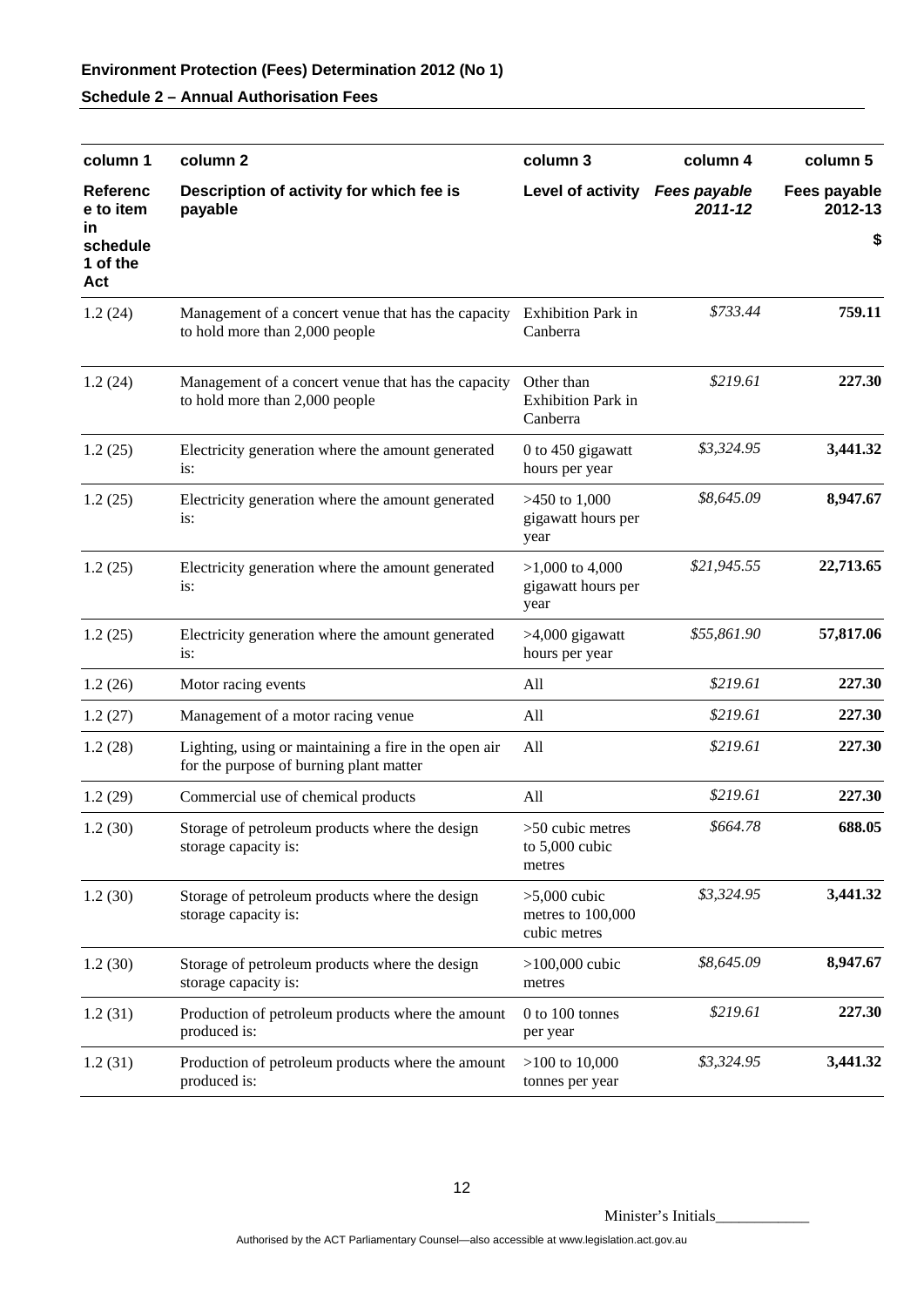| column 1                          | column <sub>2</sub>                                                           | column 3                                       | column 4                | column 5                |
|-----------------------------------|-------------------------------------------------------------------------------|------------------------------------------------|-------------------------|-------------------------|
| <b>Referenc</b><br>e to item      | Description of activity for which fee is<br>payable                           | Level of activity                              | Fees payable<br>2011-12 | Fees payable<br>2012-13 |
| in<br>schedule<br>1 of the<br>Act |                                                                               |                                                |                         | \$                      |
| 1.2(31)                           | Production of petroleum products where the amount<br>produced is:             | $>10,000$ to<br>200,000 tonnes<br>per year     | \$8,645.09              | 8,947.67                |
| 1.2(31)                           | Production of petroleum products where the amount<br>produced is:             | $>200,000$ to<br>500,000 tonnes<br>per year    | \$21,945.55             | 22,713.65               |
| 1.2(31)                           | Production of petroleum products where the amount<br>produced is:             | $>500,000$ tonnes<br>per year                  | \$87,783.09             | 90,855.50               |
| 1.2(32)                           | Waste oil recovery where the amount processed is:                             | 20 to 1,000 tonnes<br>per year                 | \$3,324.95              | 3,441.32                |
| 1.2(32)                           | Waste oil recovery where the amount processed is:                             | $>1,000$ tonnes per<br>year                    | \$8,645.09              | 8,947.67                |
| 1.2(33)                           | Helicopter facilities where the number of flights per<br>year is:             | 0 to 1,500                                     | \$664.78                | 688.04                  |
| 1.2(33)                           | Helicopter facilities where the number of flights per<br>year is:             | $>1,500$ to 5,000                              | \$1,994.86              | 2,064.68                |
| 1.2(33)                           | Helicopter facilities where the number of flights per<br>year is:             | >5,000                                         | \$6,650.06              | 6,882.81                |
| 1.2(34)                           | Logging operations where the total area under forest<br>plantation is:        | 0 to 1,000<br>hectares                         | \$664.78                | 688.04                  |
| 1.2(34)                           | Logging operations where the total area under forest<br>plantation is:        | $>1,000$ to 5,000<br>hectares                  | \$1,994.86              | 2,064.68                |
| 1.2(34)                           | Logging operations where the total area under forest<br>plantation is:        | $>5,000$ to 10,000<br>hectares                 | \$3,989.95              | 4,129.60                |
| 1.2(34)                           | Logging operations where the total area under forest<br>plantation is:        | $>10,000$ hectares                             | \$9,800.18              | 10,143.19               |
| 1.2(35)                           | Commercial production of alcoholic beverages<br>where the amount produced is: | 0 to 21,000<br>kilolitres per year             | \$664.78                | 688.04                  |
| 1.2(35)                           | Commercial production of alcoholic beverages<br>where the amount produced is: | $>21,000$ to 70,000<br>kilolitres per year     | \$1,994.86              | 2,064.68                |
| 1.2(35)                           | Commercial production of alcoholic beverages<br>where the amount produced is: | $>70,000$ to<br>175,000 kilolitres<br>per year | \$6,650.06              | 6,882.81                |
| 1.2(35)                           | Commercial production of alcoholic beverages<br>where the amount produced is: | >175,000<br>kilolitres per year                | \$17,955.43             | 18,583.87               |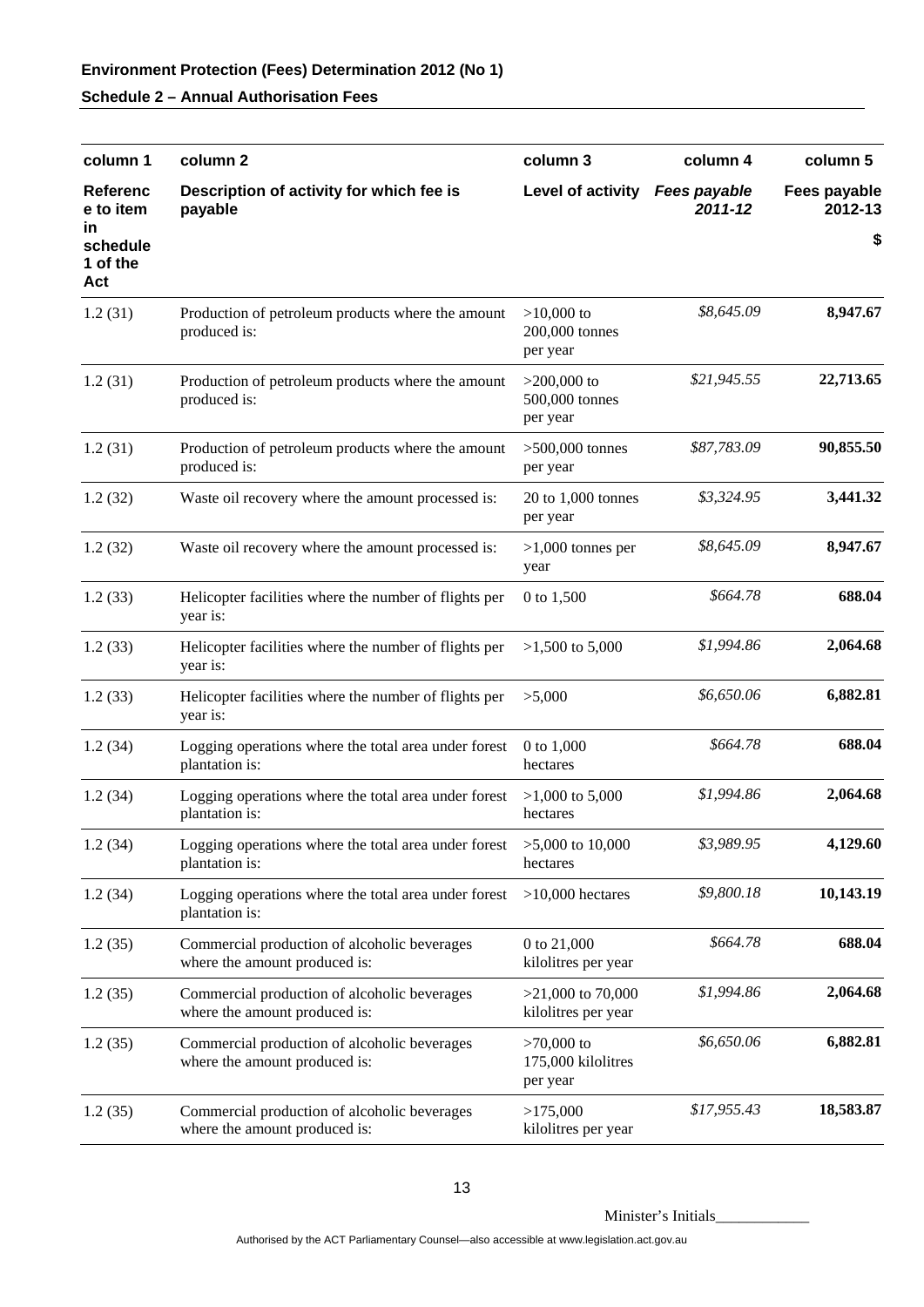| column 1                            | column <sub>2</sub>                                                          | column 3                                          | column 4    | column 5                      |
|-------------------------------------|------------------------------------------------------------------------------|---------------------------------------------------|-------------|-------------------------------|
| <b>Referenc</b><br>e to item<br>in. | Description of activity for which fee is<br>payable                          | Level of activity Fees payable                    | 2011-12     | Fees payable<br>2012-13<br>\$ |
| schedule<br>1 of the<br>Act         |                                                                              |                                                   |             |                               |
| 1.2(36)                             | Application to land of biosolid products where the<br>amount applied is:     | $>500$ to 3,000<br>tonnes per year                | \$1,994.86  | 2,064.68                      |
| 1.2(36)                             | Application to land of biosolid products where the<br>amount applied is:     | $>3,000$ tonnes per<br>year                       | \$6,650.06  | 6,882.81                      |
| 1.2(37)                             | Composting activities where the amount of animal<br>waste received is:       | $0$ to 200 tonnes of<br>animal waste per<br>year  | \$664.78    | 688.04                        |
| 1.2(37)                             | Composting activities where the amount of animal<br>waste received is:       | $>200$ tonnes<br>animal waste per<br>year         | \$1,994.86  | 2,064.68                      |
| 1.2(37)                             | Composting activities where the amount of plant<br>waste received is:        | $0$ to 5,000 tonnes<br>of plant waste per<br>year | \$664.78    | 688.04                        |
| 1.2(37)                             | Composting activities where the amount of plant<br>waste received is:        | $>5,000$ tonnes of<br>plant waste per<br>year     | \$1,994.86  | 2,064.68                      |
| 1.2(38)                             | Wood or timber chipping, pulping or milling where<br>the amount produced is: | 0 to 30,000 cubic<br>metres per year              | \$664.78    | 688.04                        |
| 1.2(38)                             | Wood or timber chipping, pulping or milling where<br>the amount produced is: | $>30,000$ to 70,000<br>cubic metres per<br>year   | \$1,994.86  | 2,064.68                      |
| 1.2(38)                             | Wood or timber chipping, pulping or milling where<br>the amount produced is: | $>70,000$ to<br>200,000 cubic<br>metres per year  | \$6,650.06  | 6,882.81                      |
| 1.2(38)                             | Wood or timber chipping, pulping or milling where<br>the amount produced is: | $>200,000$ cubic<br>metres per year               | \$17,955.43 | 18,583.87                     |
| 1.2(39)                             | Manufacture of things in furnaces or kilns where the<br>amount produced is:  | 0 to 10,000 tonnes<br>per year                    | \$219.61    | 227.30                        |
| 1.2(39)                             | Manufacture of things in furnaces or kilns where the<br>amount produced is:  | $>10,000$ to 30,000<br>tonnes per year            | \$1,063.89  | 1,101.13                      |
| 1.2(39)                             | Manufacture of things in furnaces or kilns where the<br>amount produced is:  | $>30,000$ to 50,000<br>tonnes per year            | \$3,324.95  | 3,441.32                      |
| 1.2(39)                             | Manufacture of things in furnaces or kilns where the<br>amount produced is:  | $>50,000$ to<br>200,000 tonnes<br>per year        | \$8,645.09  | 8,947.67                      |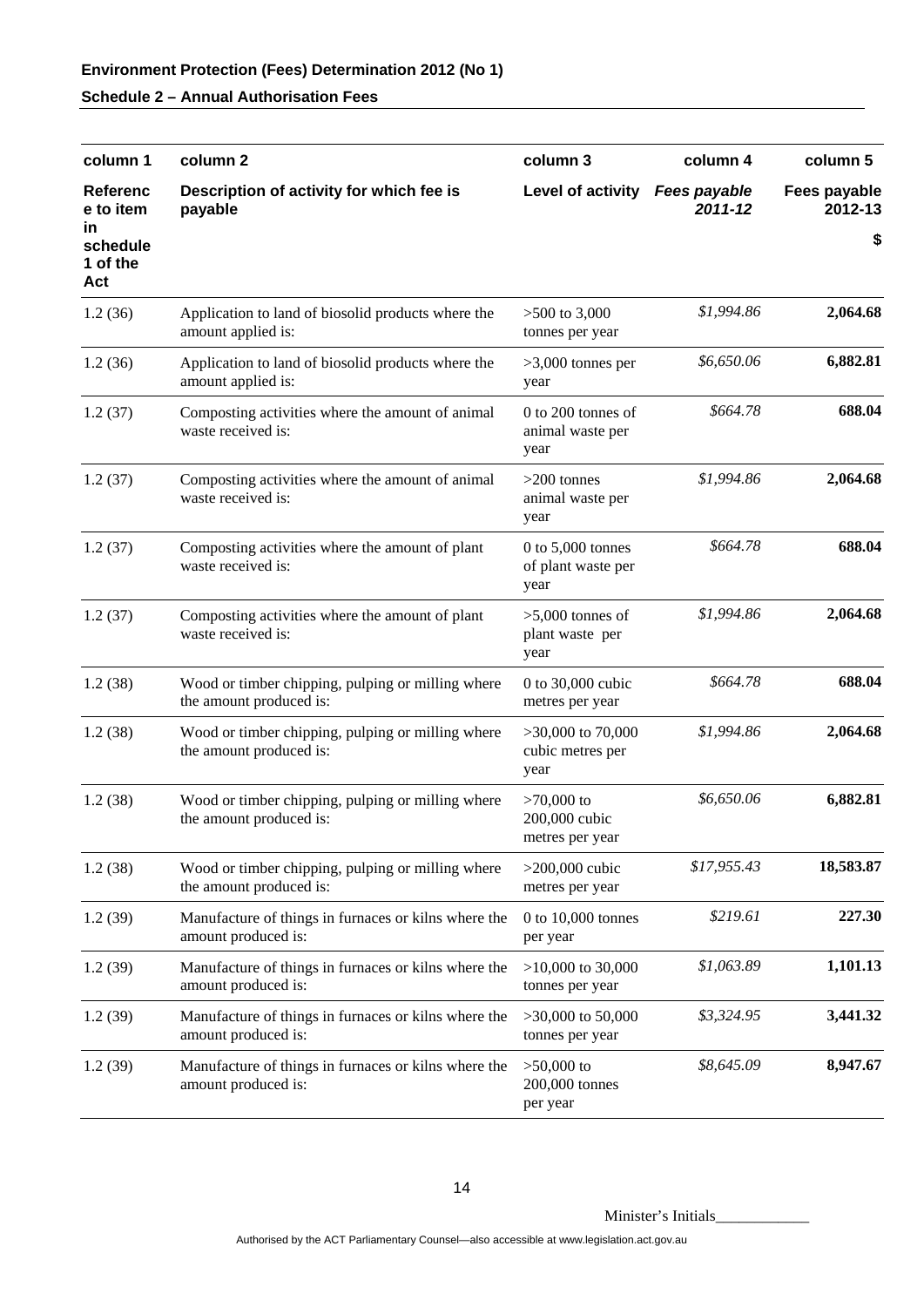| column 1                           | column <sub>2</sub>                                                               | column 3                                        | column 4    | column 5                |
|------------------------------------|-----------------------------------------------------------------------------------|-------------------------------------------------|-------------|-------------------------|
| <b>Referenc</b><br>e to item<br>in | Description of activity for which fee is<br>payable                               | Level of activity Fees payable                  | 2011-12     | Fees payable<br>2012-13 |
| schedule<br>1 of the<br>Act        |                                                                                   |                                                 |             | \$                      |
| 1.2(39)                            | Manufacture of things in furnaces or kilns where the<br>amount produced is:       | $>200,000$ tonnes<br>per year                   | \$21,945.55 | 22,713.65               |
| 1.2(40)                            | Commercial preservation of wood where the amount<br>processed is:                 | 0 to $5,000$ cubic<br>metres per year           | \$219.61    | 227.30                  |
| 1.2(40)                            | Commercial preservation of wood where the amount<br>processed is:                 | $>5,000$ to 10,000<br>cubic metres per<br>year  | \$1,994.86  | 2,064.68                |
| 1.2(40)                            | Commercial preservation of wood where the amount<br>processed is:                 | $>10,000$ to 30,000<br>cubic metres per<br>year | \$6,650.06  | 6,882.81                |
| 1.2(40)                            | Commercial preservation of wood where the amount $>30,000$ cubic<br>processed is: | metres per year                                 | \$17,955.43 | 18,583.87               |
| 1.2(41)                            | Production of concrete or concrete products where<br>the amount produced is:      | 0 to 13,000 cubic<br>metres per year            | \$664.78    | 688.04                  |
| 1.2(41)                            | Production of concrete or concrete products where<br>the amount produced is:      | $>13,000$ to 25,000<br>cubic metres per<br>year | \$1,994.86  | 2,064.68                |
| 1.2(41)                            | Production of concrete or concrete products where<br>the amount produced is:      | $>25,000$ to 50,000<br>cubic metres per<br>year | \$6,650.06  | 6,882.81                |
| 1.2(41)                            | Production of concrete or concrete products where<br>the amount produced is:      | $>50,000$ cubic<br>metres per year              | \$17,955.43 | 18,583.87               |
| 1.2(42)                            | Production of bituminous road building materials<br>where the amount produced is: | 0 to 30,000 tonnes<br>per year                  | \$1,994.86  | 2,064.68                |
| 1.2(42)                            | Production of bituminous road building materials<br>where the amount produced is: | $>30,000$ to<br>100,000 tonnes<br>per year      | \$6,650.06  | 6,882.81                |
| 1.2(42)                            | Production of bituminous road building materials<br>where the amount produced is: | $>100,000$ tonnes<br>per year                   | \$17,955.43 | 18,583.87               |
| 1.2(43)                            | Crushing, grinding or separating of materials where<br>the amount processed is:   | 0 to 10,000 tonnes<br>per year                  | \$219.61    | 227.30                  |
| 1.2(43)                            | Crushing, grinding or separating of materials where<br>the amount processed is:   | $>10,000$ to 30,000<br>tonnes per year          | \$664.78    | 688.04                  |
| 1.2(43)                            | Crushing, grinding or separating of materials where<br>the amount processed is:   | $>30,000$ to<br>100,000 tonnes<br>per year      | \$1,994.86  | 2,064.68                |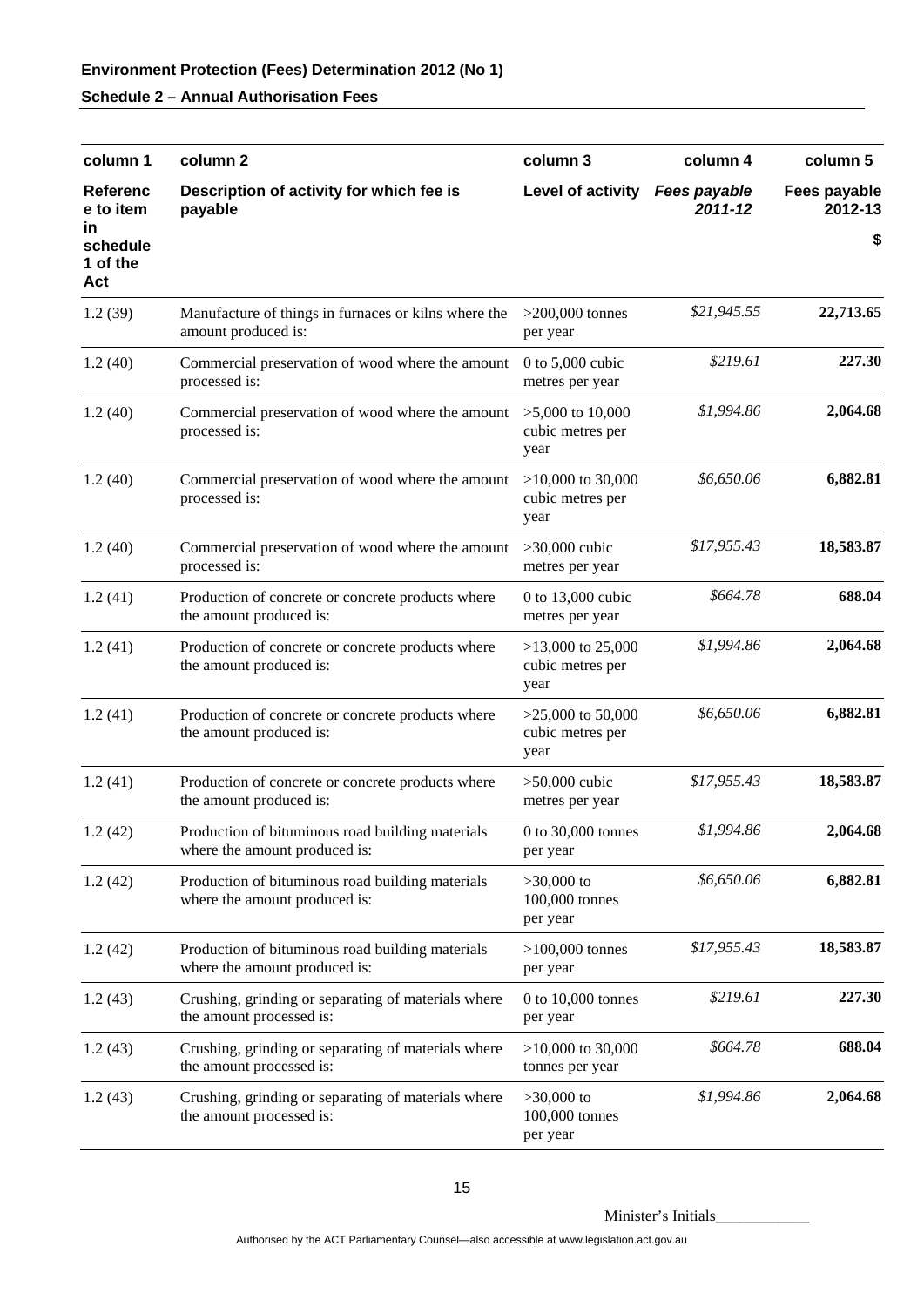| column 1                          | column <sub>2</sub>                                                                                       | column 3                                      | column 4                | column 5                |
|-----------------------------------|-----------------------------------------------------------------------------------------------------------|-----------------------------------------------|-------------------------|-------------------------|
| <b>Referenc</b><br>e to item      | Description of activity for which fee is<br>payable                                                       | Level of activity                             | Fees payable<br>2011-12 | Fees payable<br>2012-13 |
| in<br>schedule<br>1 of the<br>Act |                                                                                                           |                                               |                         | \$                      |
| 1.2(43)                           | Crushing, grinding or separating of materials where<br>the amount processed is:                           | $>100,000$ to<br>500,000 tonnes<br>per year   | \$6,650.06              | 6,882.81                |
| 1.2(43)                           | Crushing, grinding or separating of materials where<br>the amount processed is:                           | $>500,000$ to<br>2,000,000 tonnes<br>per year | \$17,955.43             | 18,583.87               |
| 1.2(43)                           | Crushing, grinding or separating of materials where<br>the amount processed is:                           | $>2,000,000$ tonnes<br>per year               | \$44,556.53             | 46,116.01               |
| 1.2(44)                           | The sale or supply in the Territory of firewood to the All<br>person who intends to use it                |                                               | \$219.61                | 227.30                  |
| 1.2(45)                           | Sale or supply in the Territory of firewood to a<br>person other than to the person who intends to use it | All                                           | \$219.61                | 227.30                  |
| 1.2(46)                           | Preparation for sale or supply of firewood in the<br>Territory                                            | All                                           | \$219.61                | 227.30                  |
| 1.2(47)                           | The operation of a firearm shooting range                                                                 | All                                           | \$219.61                | 227.30                  |
| 1.3(1)                            | Manufacture of things in furnaces or kilns                                                                | All                                           | \$219.61                | 227.30                  |
| 1.3(2)                            | Commercial preservation of wood                                                                           | All                                           | \$219.61                | 227.30                  |
| 1.3(3)                            | Forestry activities                                                                                       | All                                           | \$2,203.49              | 2,280.61                |
| 1.3(4)                            | Major land development or construction activities<br>on a site of 0.3 hectares or greater                 | All                                           | \$219.61                | 227.30                  |
| 1.3(5)                            | Management of municipal services maintenance on<br>unleased land                                          | All                                           | \$2,203.49              | 2,280.61                |
| 1.3(6)                            | Wastewater recycling activities                                                                           | All                                           | \$219.61                | 227.30                  |
| 1.3(7)                            | Commercial collection of waste from commercial<br>premises                                                | All                                           | \$219.61                | 227.30                  |

*Note* The fees set out in column 4 are for comparison purposes only.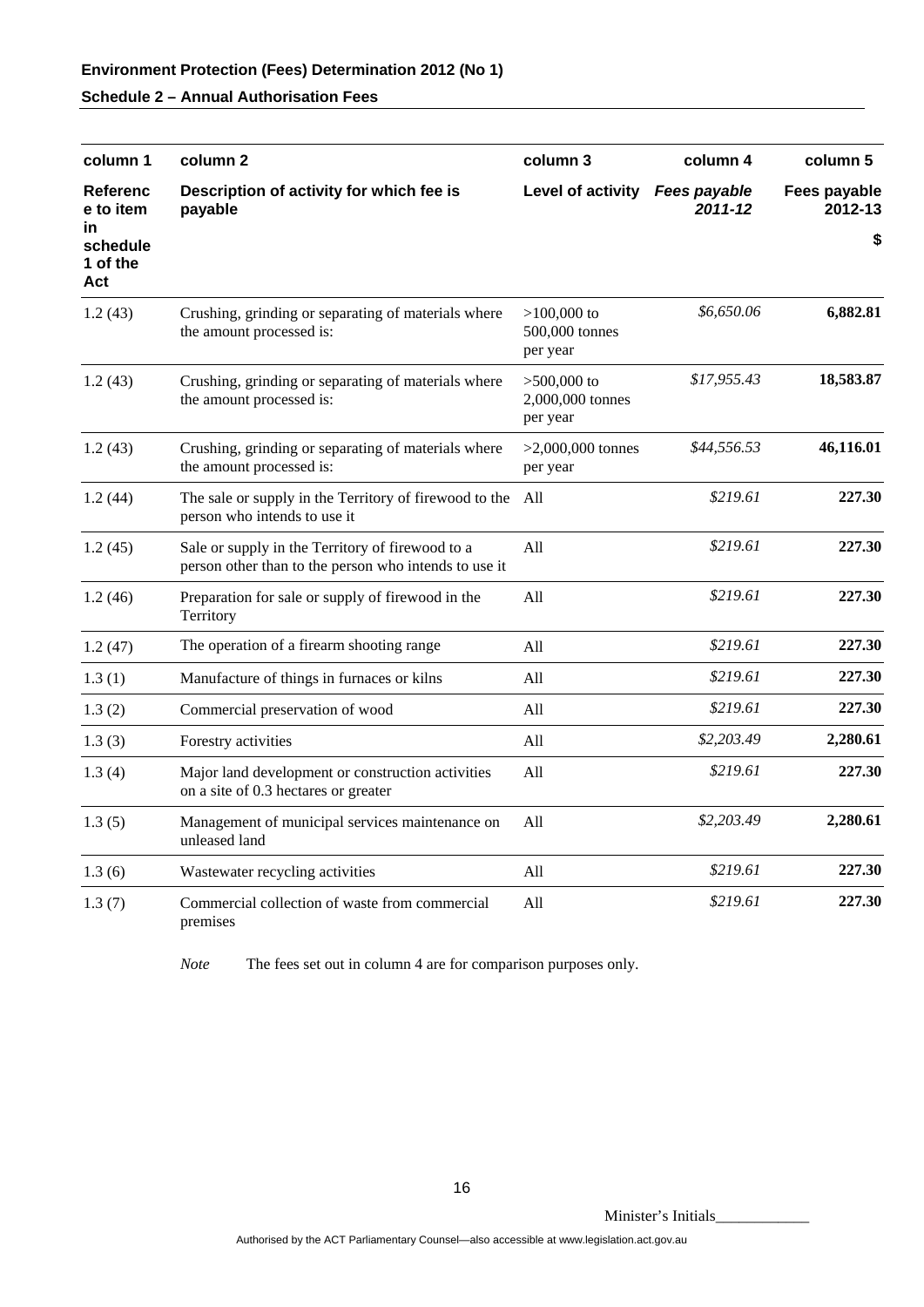**Schedule 3 – Annual Pollutant Fees** 

#### **Part 1 – Annual Pollutant Fee - Calculation of amount of payments**

- 1. The Annual Pollutant Fee payable for an activity listed in part 3 of this schedule is:
	- (a) nil if the relevant authorisation fee for that activity listed in schedule 2 of this instrument is greater than or equal to the relevant pollutant fees; or
	- (b) the relevant pollutant fees for that activity, less the relevant authorisation fee listed in schedule 2 of this instrument - if the relevant authorisation fee is less than the relevant pollutant fees.
- 2. The *pollutant fee* for an activity listed in columns 2 and 3 of part 3 of this Schedule is equal to the pollutant fee unit for that activity listed in column 5 of part 3, multiplied by the assessable load of the pollutant.
- 3. The *assessable load* for the pollutant is equal to the concentration of the pollutant multiplied by the discharge weight or volume as defined in the environmental authorisation for the relevant activity. The unit of measure for assessable load is kilograms.
- 4. The *concentration of the pollutant* is the weight in kilograms of the pollutant per volume or weight of discharge from the relevant activity. Concentration and volume or weight of discharge is measured in accordance with the environmental authorisation for the relevant activity.

#### **Part 2 – Annual Pollutant Fee - Timing of payments**

- 1. (a) The annual fee for the purpose of an activity described in Schedule 1 clause 1.2 (10) of the Act is payable in four instalments of three months each.
	- (b) The commencement date for the instalments is the day after the date of effect or anniversary of effect of the authorisation. The commencement date for the second, third and fourth instalments each year is three months, six months and nine months respectively after the commencement date for the first instalment.
	- (c) Each instalment payments is payable within 60 days after the instalment finish date.
- 2. The fees for all other activities described in this Schedule are payable within 30 days after the date of effect or anniversary of effect of the authorisation.

| column 1                             | column 2                                            | column 3             | column 4                    | column 5                                        |
|--------------------------------------|-----------------------------------------------------|----------------------|-----------------------------|-------------------------------------------------|
| Listing<br>activity for<br>which fee | Description of activity for<br>which fee is payable | Type of<br>pollutant | Fees payable<br>$2011 - 12$ | <b>Pollutant fee</b><br>unit payable<br>2012-13 |
| is payable                           |                                                     |                      |                             | \$                                              |
| 1.2(3)                               | Commercial incineration - Air                       | Arsenic              | \$120.60                    | 124.65                                          |
| 1.2(3)                               | Commercial incineration $-$ Air                     | <b>Benzene</b>       | \$1.51                      | 1.56                                            |
| 1.2(3)                               | Commercial incineration – Air                       | Benzo[a]pyrenes      | \$69.53                     | 71.96                                           |
| 1.2(3)                               | Commercial incineration – Air                       | Fine particles       | \$0.277                     | 0.287                                           |
| 1.2(3)                               | Commercial incineration – Air                       | Lead                 | \$25.00                     | 25.88                                           |
| 1.2(3)                               | Commercial incineration – Air                       | Mercury              | \$248.85                    | 257.56                                          |

#### **Part 3 – Pollutant fee units**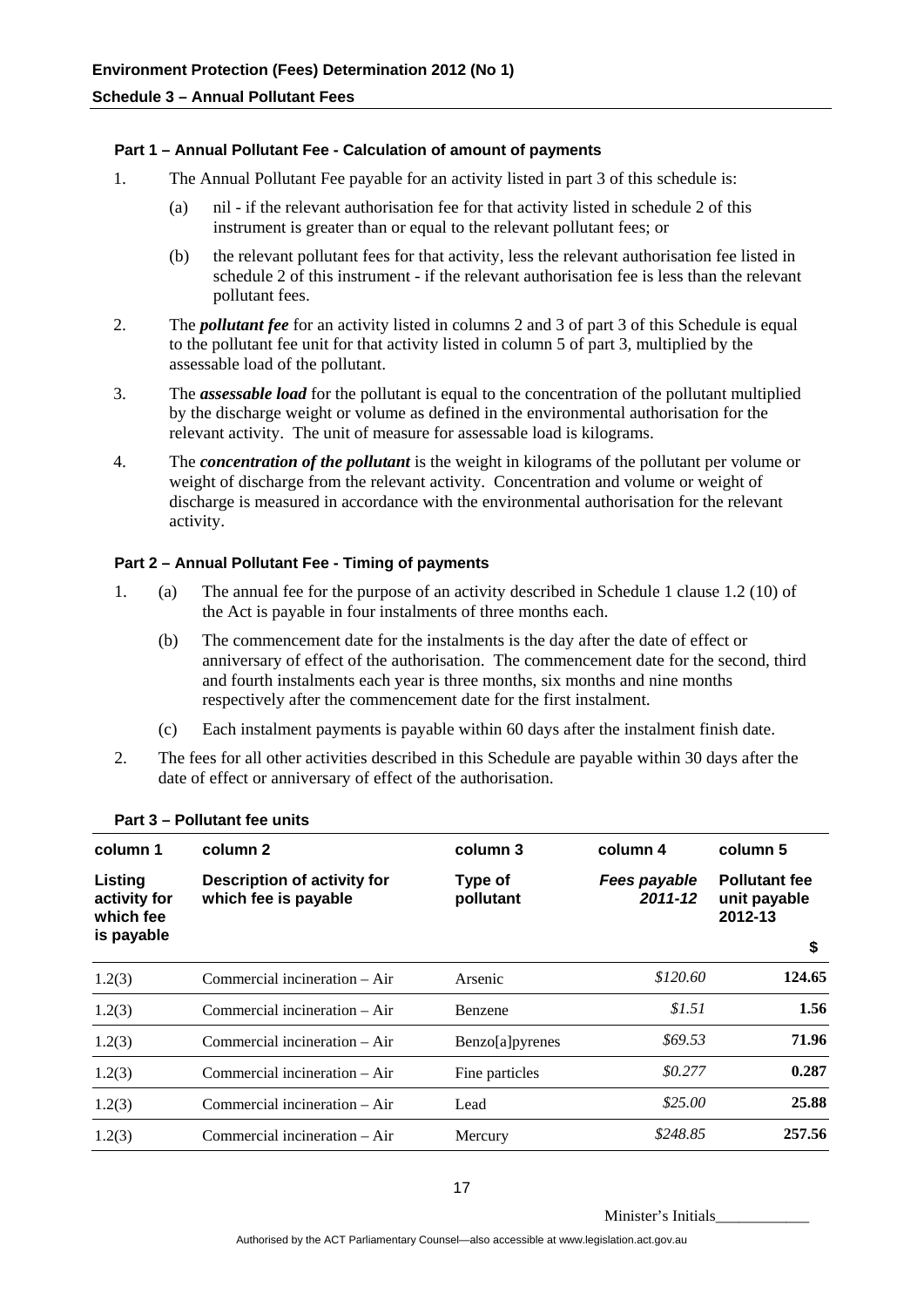#### **Schedule 3 – Annual Pollutant Fees**

| column 1                             | column 2                                                       | column 3                      | column 4                | column 5                                        |
|--------------------------------------|----------------------------------------------------------------|-------------------------------|-------------------------|-------------------------------------------------|
| Listing<br>activity for<br>which fee | Description of activity for<br>which fee is payable            | Type of<br>pollutant          | Fees payable<br>2011-12 | <b>Pollutant fee</b><br>unit payable<br>2012-13 |
| is payable                           |                                                                |                               |                         | \$                                              |
| 1.2(3)                               | Commercial incineration - Air                                  | Nitrogen Oxides               | \$0.011                 | 0.011                                           |
| 1.2(3)                               | Commercial incineration - Air                                  | <b>Sulphur Oxides</b>         | \$0.004                 | 0.005                                           |
| 1.2(10)                              | Sewage treatment $-0$ to 10,000<br>megalitres per year - water | Biochemical<br>Oxygen Demand  | \$0.002                 | 0.002                                           |
| 1.2(10)                              | Sewage treatment $-0$ to 10,000<br>megalitres per year - water | Oil and grease                | \$0.244                 | 0.252                                           |
| 1.2(10)                              | Sewage treatment $-0$ to 10,000<br>megalitres per year – water | Suspended solids              | \$0.257                 | 0.266                                           |
| 1.2(10)                              | Sewage treatment $-0$ to 10,000<br>megalitres per year - water | Total nitrogen                | \$0.358                 | 0.371                                           |
| 1.2(10)                              | Sewage treatment $-0$ to 10,000<br>megalitres per year - water | Total phosphorous             | \$6.67                  | 6.91                                            |
| 1.2(10)                              | Sewage treatment $> 10,000$<br>megalitres per year - water     | Biochemical<br>Oxygen Demand  | \$0.002                 | 0.002                                           |
| 1.2(10)                              | Sewage treatment $> 10,000$<br>megalitres per year – water     | Cadmium                       | \$225.27                | 233.15                                          |
| 1.2(10)                              | Sewage treatment $> 10,000$<br>megalitres per year - water     | Chromium                      | \$14.01                 | 14.50                                           |
| 1.2(10)                              | Sewage treatment $> 10,000$<br>megalitres per year – water     | Copper                        | \$5.60                  | 5.79                                            |
| 1.2(10)                              | Sewage treatment $> 10,000$<br>megalitres per year – water     | Lead                          | \$21.33                 | 22.08                                           |
| 1.2(10)                              | Sewage treatment $> 10,000$<br>megalitres per year – water     | Mercury                       | \$604.58                | 625.74                                          |
| 1.2(10)                              | Sewage treatment $> 10,000$<br>megalitres per year – water     | Oil and grease                | \$0.243                 | 0.251                                           |
| 1.2(10)                              | Sewage treatment $> 10,000$<br>megalitres per year - water     | Selenium                      | \$33.24                 | 34.40                                           |
| 1.2(10)                              | Sewage treatment $> 10,000$<br>megalitres per year – water     | Suspended solids              | \$0.257                 | 0.266                                           |
| 1.2(10)                              | Sewage treatment $> 10,000$<br>megalitres per year – water     | Total nitrogen                | \$0.354                 | 0.366                                           |
| 1.2(10)                              | Sewage treatment $> 10,000$<br>megalitres per year - water     | Pesticides and<br><b>PCBs</b> | \$3,124.69              | 3,234.05                                        |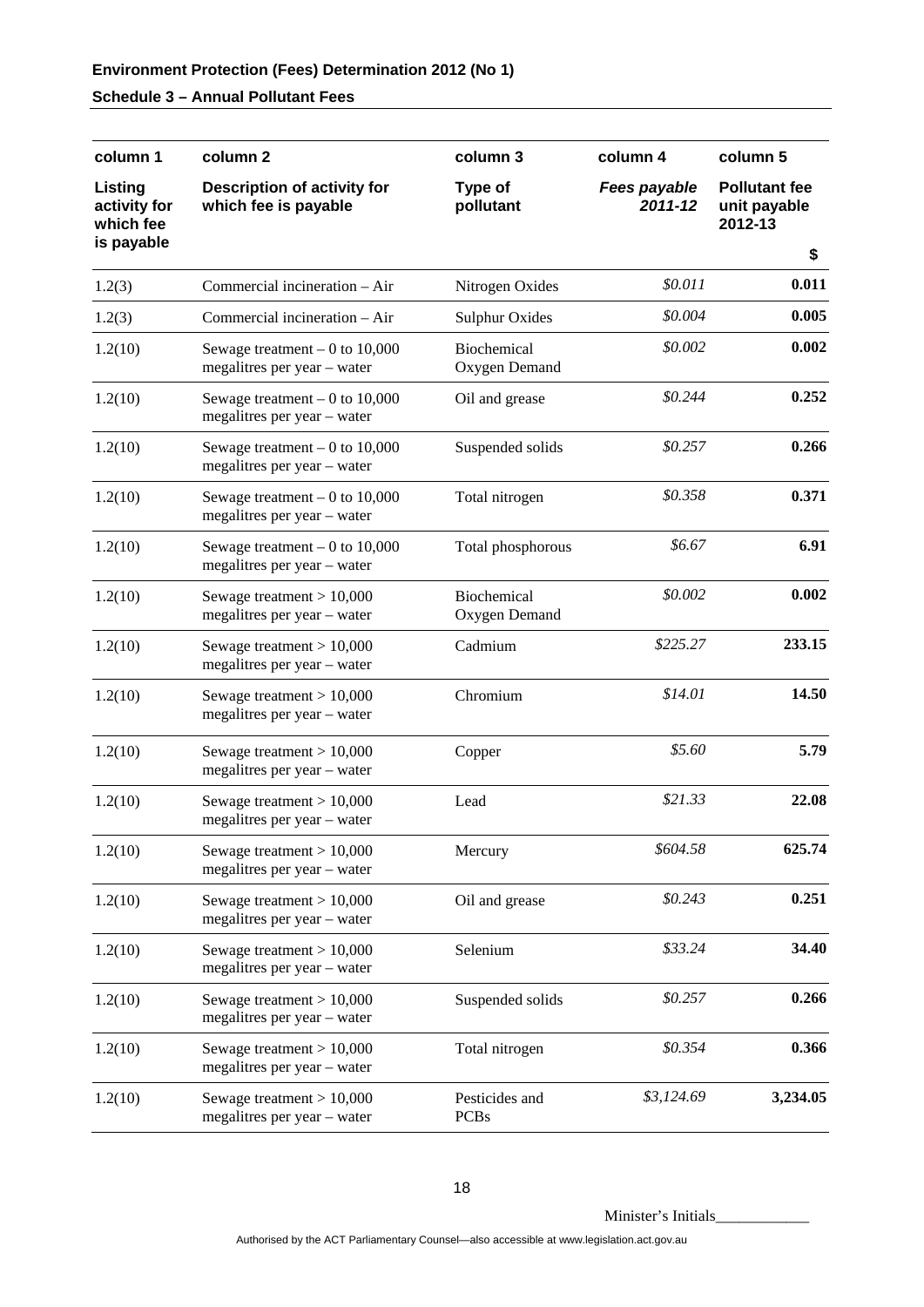#### **Schedule 3 – Annual Pollutant Fees**

| column 1                             | column <sub>2</sub>                                        | column 3                      | column 4                | column 5                                        |
|--------------------------------------|------------------------------------------------------------|-------------------------------|-------------------------|-------------------------------------------------|
| Listing<br>activity for<br>which fee | Description of activity for<br>which fee is payable        | Type of<br>pollutant          | Fees payable<br>2011-12 | <b>Pollutant fee</b><br>unit payable<br>2012-13 |
| is payable                           |                                                            |                               |                         | \$                                              |
| 1.2(10)                              | Sewage treatment $> 10,000$<br>megalitres per year – water | Total phosphorous             | \$6.64                  | 6.87                                            |
| 1.2(10)                              | Sewage treatment $> 10,000$<br>megalitres per year - water | Zinc                          | \$0.024                 | 0.025                                           |
| 1.2(25)                              | Electricity generation - Water                             | Salts                         | \$0.024                 | 0.025                                           |
| 1.2(25)                              | Electricity generation – Water                             | <b>Suspended Solids</b>       | \$0.024                 | 0.025                                           |
| 1.2(25)                              | Electricity generation - Air                               | Nitrous Oxides                | \$0.25                  | 0.26                                            |
| 1.2(30)                              | Storage of petroleum products $-$ Air                      | Benzene                       | \$1.56                  | 1.62                                            |
| 1.2(30)                              | Storage of petroleum products - Air                        | Volatile organic<br>compounds | \$0.012                 | 0.013                                           |
| 1.2(31)                              | Production of petroleum products -<br>Air                  | Benzene                       | \$1.51                  | 1.56                                            |
| 1.2(31)                              | Production of petroleum products -<br>Air                  | Volatile organic<br>compounds | \$0.012                 | 0.013                                           |
| 1.2(32)                              | Recovery of waste petroleum<br>products - Water            | Oils and grease               | \$25.00                 | 25.88                                           |
| 1.2(32)                              | Recovery of waste petroleum<br>products - Air              | Lead                          | \$0.012                 | 0.013                                           |
| 1.2(32)                              | Recovery of waste petroleum<br>products - Air              | Volatile organic<br>compounds | \$0.24                  | 0.25                                            |
| 1.2(39)                              | Manufacture of things in furnaces or<br>kilns - Air        | Coarse particles              | \$0.037                 | 0.038                                           |
| 1.2(39)                              | Manufacture of things in furnaces or<br>kilns – Air        | Fine particles                | \$0.27                  | 0.28                                            |
| 1.2(39)                              | Manufacture of things in furnaces or<br>kilns – Air        | Fluoride                      | \$0.188                 | 0.195                                           |
| 1.2(39)                              | Manufacture of things in furnaces or<br>kilns - Air        | Sulphur oxides                | \$0.005                 | 0.005                                           |
| 1.2(39)                              | Manufacture of things in furnaces or<br>kilns - Air        | Nitrogen oxides               | \$0.012                 | 0.013                                           |

*Note* The fees set out in column 4 are for comparison purposes only.